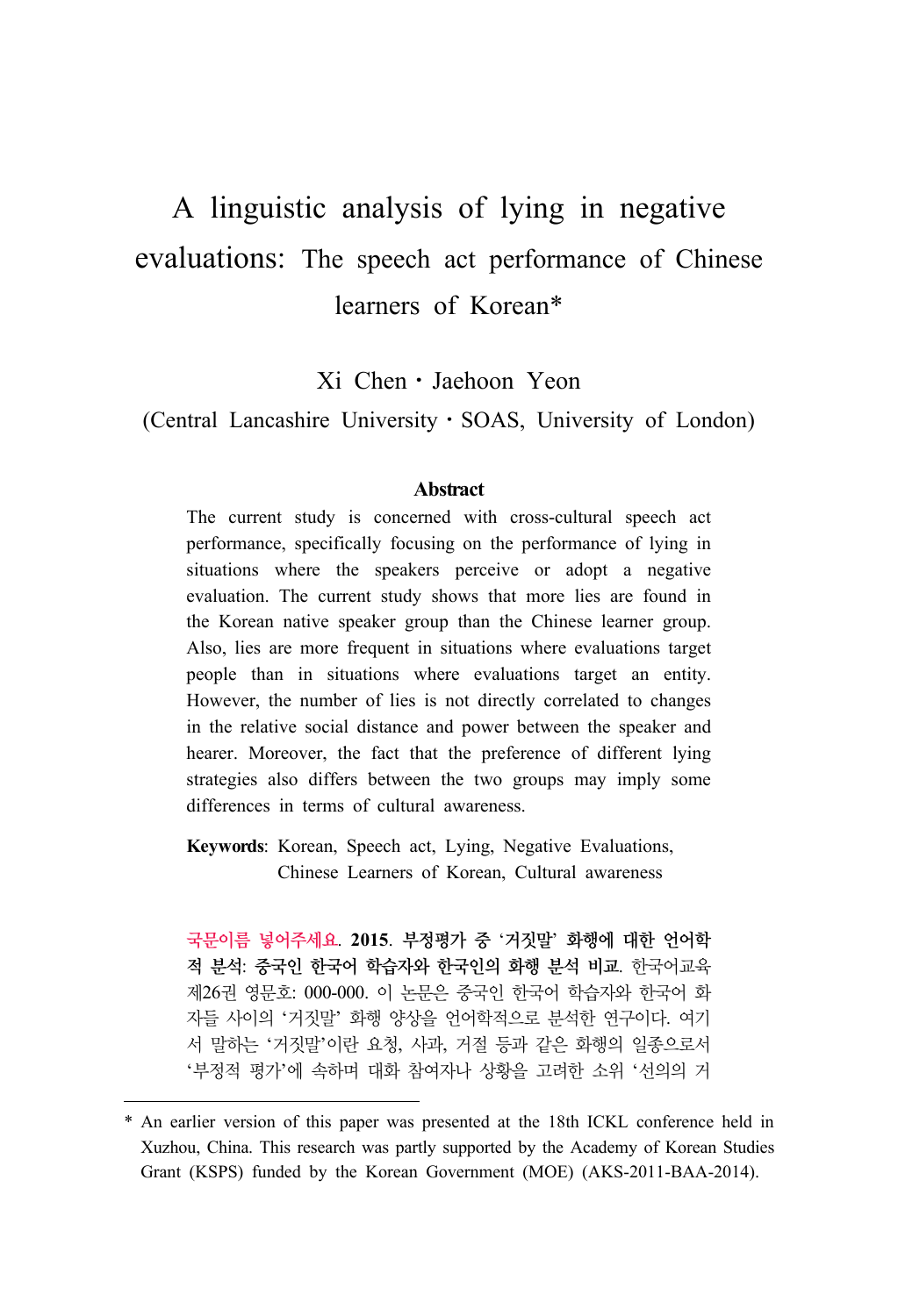짓말'을 가리키는 것으로 이해할 수 있을 것이다. 우리는 중국인 한국어 학습자 15명과 한국어 화자 15명을 대상으로 담화완성테스트(DCT)와 부연설명질문지(QFE)를 사용하여 피실험자들의 화행을 분석하였다. 피 실험자 자신들의 설명과 한국어교육 전문가 다섯 명의 판정을 종합해 '거짓말' 화행을 가려내고 통계 처리를 바탕으로 다음과 같은 결론에 도 달했다. 한국어 화자들이 중국인 한국어 학습자들보다 (선의의) 거짓말 을 더 많이 수행하는 것으로 나타났다. 그리고 두 집단 모두 부정적 평 가가 사물에 관련된 경우보다 사람에 관련된 경우에 '거짓말' 화행을 더 많이 사용한다. 그러나 화자와 청자 사이의 친소관계(distance)나 상하 관계(power)는 거짓말 사용에 직접적 상관 관계를 보여주지 않았다. 이 연구는 지금까지 화행 연구 중에서 상대적으로 연구가 부진했던 부정평 가와 '거짓말' 화행에 대한 분석을 시도했다는 점에서 의미가 있다. 또 한 한국어 화자와 중국인 한국어 학습자 사이에 보이는 화행 수행의 차 이를 문화인식(cultural awareness)의 관점에서 해석해 볼 수 있는 가능 성도 열어 주었다.

주제어**:** 중국인 한국어 학습자, 화행, 부정평가, 거짓말, 친소관계, 상하관계, 문화인식, 담화완성테스트

## 1. Introduction

### 1.1. Background

The speech act, as one of the main notions in pragmatics, forms a unit of communication that relates the utterance to the delivery of intention and ultimately to the action. This kind of pragmatic communication can vary from one person to another and from one culture to another, but it is always less than perfect simply because no individual's thoughts and cultural background are completely transparent between interlocutors. We can say, from the perspective of pragmatics, that communications involve diverse strategies, including even lying, to reach a rapport instead of perfection between speakers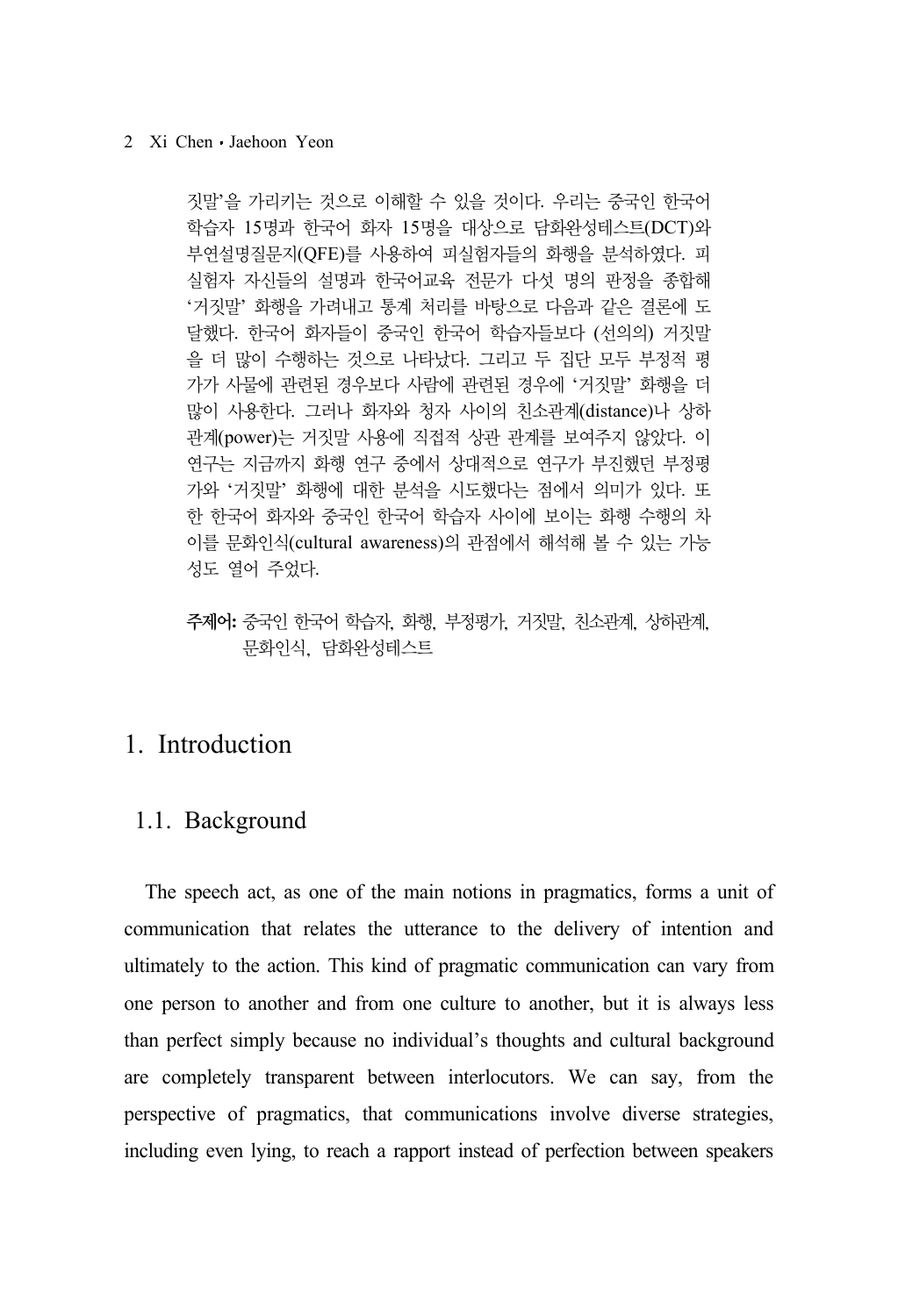### A linguistic analysis of lying in negative evaluations 3

and actual or potential respondents. The current study is concerned with cross-cultural speech act performance, with a specific focus on the performance of lying in situations where the speakers perceive or adopt a negative evaluation towards either the entity or people involved in the conversation.

Starting with the definition of the speech act of evaluation, according to Searle's (1969) criteria, an evaluation is used to express one's critical opinions for actions already done and there is not a necessary second sequence. However, it has not been widely studied under the framework of speech act. Instead, functional linguistics has a relatively long history of studying evaluative language focusing on the social function of the texts. The study of evaluative language in the functional linguistics' framework pivots around two central issues: "the first is concerned with the question of the nature of attitude, with how texts activate positive and negative assessments. The second is concerned with how texts adopt a stance towards these assessments and related evaluative meaning, with how these assessments and related meanings are negotiated intersubjectively" (White 2002:2). Therefore, the traditional approach from functional linguistics towards evaluative language is very much one of lexico-grammar. However, admittedly, their research is inspirational for the pragmatic study of evaluations. For example, Thomson and Hunston (2000) emphasized the nature of evaluation as being concerned with stance, attitude and emotion. They also made a distinction between evaluation of an entity which involves positive and negative feelings and evaluation of a proposition which is much more cognitive and involves a degree of certainty (Martin and White 2005:38). The present study is inspired by their ideas and thus considers the distinction of evaluation targets and cognition problems in the situational settings. Along with the perspective of analyzing evaluative language in functional linguistics, there are some decoding researches on evaluative devices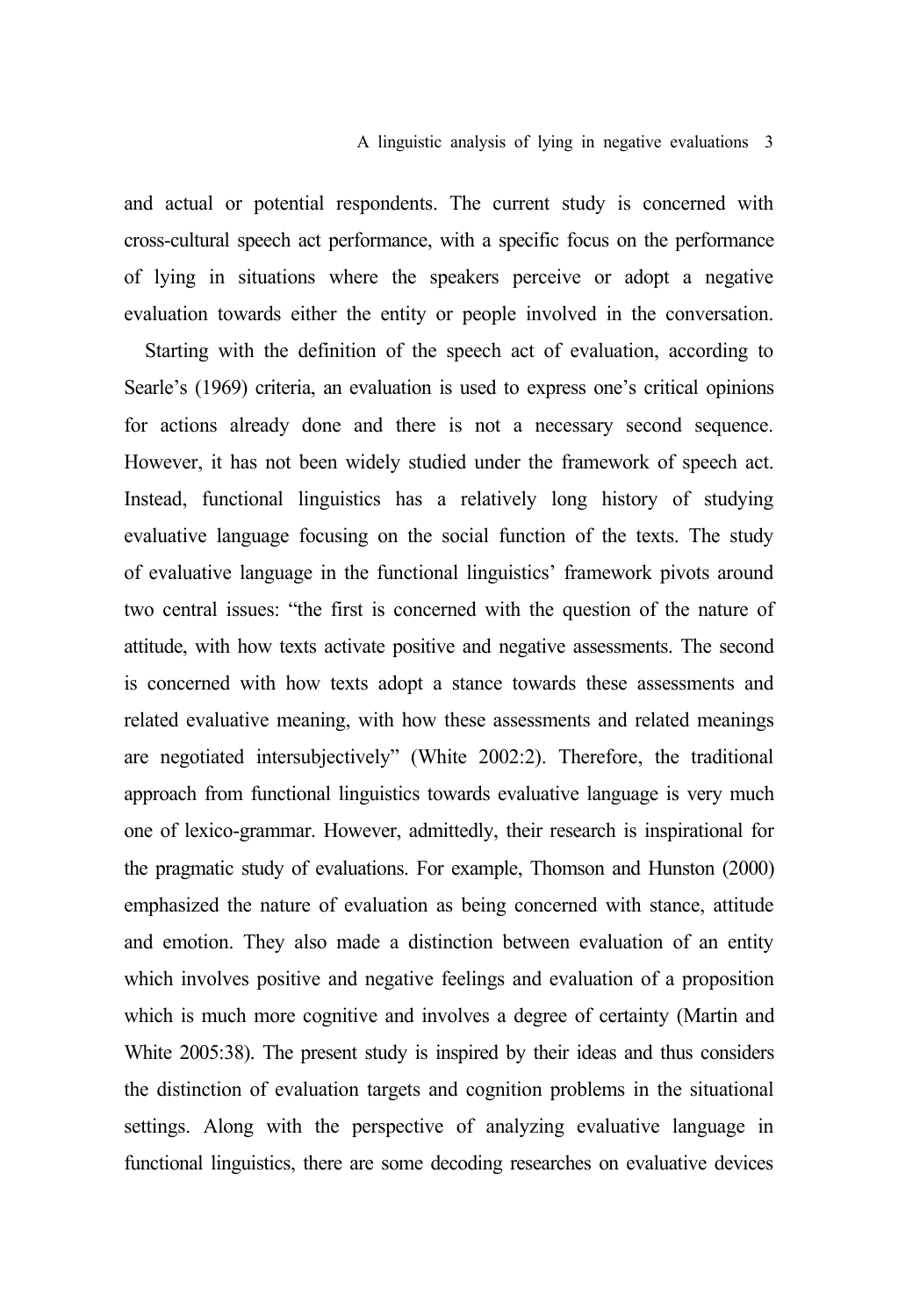or components from other angles as well (e.g. Labov 1972, Bamberg and Damrad-Frye 1991, Küntay and Nakamura 2004). This flavor also dominates sentiment analysis of evaluation (e.g. Asher et al 2009, Gabryś-Barker 2010). Both perspectives provided many useful ideas on the taxonomy of evaluation.

The most relevant studies of evaluation as an act are from Mey (1993/2001) and Blackwell (2010). Mey (1993/2001) identified 'evaluation' as a 'pragmatic act' (including, but not limited to the speech act) which is not just performing act through an utterance, but also involves the personal agent in the context (cited from Blackwell 2010: 2945). Blackwell (2010) obtained Mey's concept and puts forward a qualitative study of evaluative narratives of Spanish film. She viewed evaluations as having three divisions – negative, positive and comparative as well as contrasting subjective and objective opinions. Also some attention has been paid to the power, social distance and element (context) which cause the differences in evaluation. Despite the nominal similarity of pragmatic act and speech act, they are actually very different ideas. The concept of pragmatic act proposed by Mey (1993/2001) emphasizes the influence and/or the possible negotiation within the context. In his proposal, the evaluation does not necessarily have to be an evaluation speech act. Instead, the interlocutors could negotiate the evaluative implicature from the context by, for example, noticing others talking about their own experience related to the evaluation target. Blackwell (2010) examined the evaluation pragmatic acts which occurred in retelling 'the pear story'. A few evaluation pragmatic acts were spotted only by the participants referring to their own pear picking experience, such as 'you need to break the stem to pick the pear'. This might be a suggestion speech act but in the context it alludes to the wrong way that the actor picked the pear. That is the sense of Mey's evaluation pragmatic act. Evaluation speech act, on the other hand, deals with the direct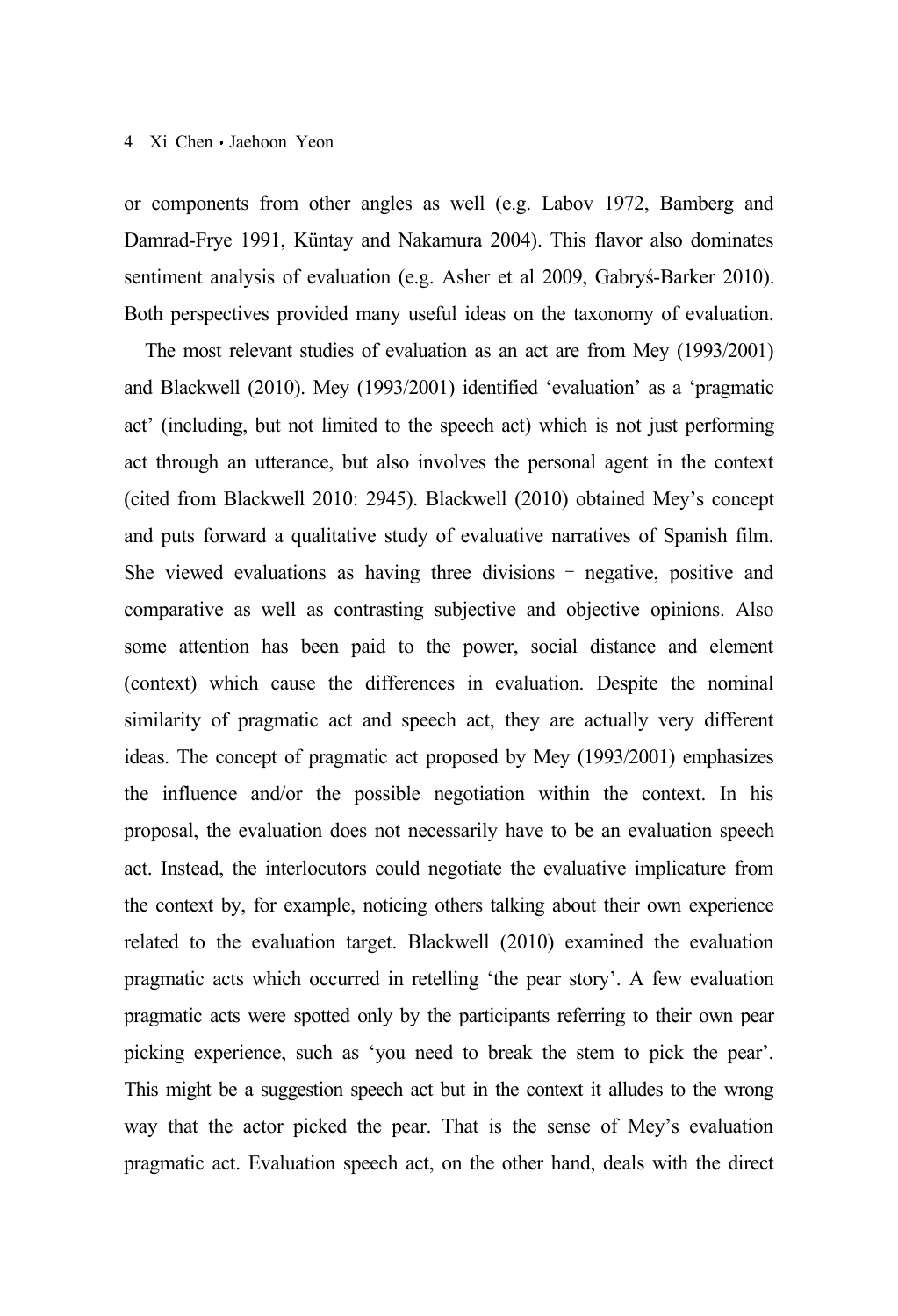or indirect evaluative utterances, such as 'the way that the actor picks the pear is wrong' (direct), 'I bet the pear he picked cannot be served as a dessert' (indirect), instead of evaluative inference.

Unlike previous research, the current study takes evaluation as a speech act, although the identity of evaluation sometimes overlaps with other speech acts. Boxer and Pickering (1995), for example, take indirect complaints as a type of negative evaluation. Wolfson (1983) considered compliments as a kind of positive evaluation. As the subject of the present study is negative evaluation, we need to distinguish it from complaints. Olshtain and Weinbach (1993) set out the preconditions for complaints. The speaker must expect a favorable event to occur but the hearer performs a socially unacceptable act (SUA) which is consequentially perceived by the speaker as offensive to him/herself or even to the general public. Meanwhile, the speaker regards the hearer as responsible for the SUA and decides to express his displeasure or annoyance verbally. Here, it is easy to see that the preconditions of negative evaluations would be very different from complaints as the speaker does not necessarily believe that the hearer is holding responsibility for his/her negative opinions.

When the hearer does not have a compulsory responsibility for the coming criticisms and when the speaker is thinking to be critical, the negative evaluation can be very offensive and the speaker might be burdened to actually perform it. Alternatively, people, especially those in collective cultures which emphasize modesty as an important value, may choose to lie in order to comply with the social norms, namely normative judgments of behavior which can be expected of a good person (Linde 1997). The conclusion that lying is prevalent in negative evaluation has also been supported by our pilot study. Moreover, we were able to see a part of the evaluation performance (here mainly lying performance) in the different contextual factors via different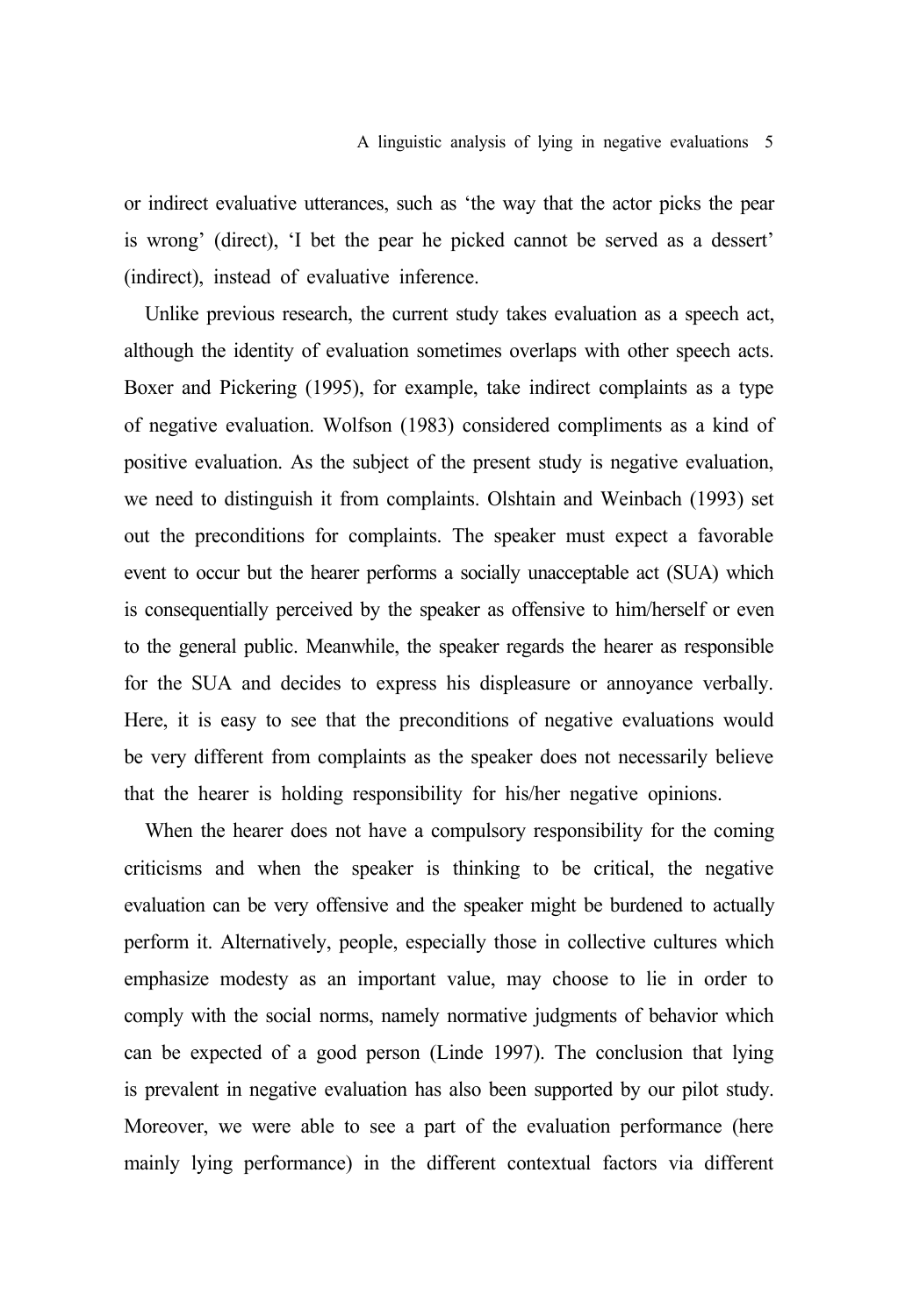settings in a Discourse Completion Test (DCT) and further measure the impact of each factor.

Lying has been widely researched from a number of angles including sociology, psychology, and philosophy as well as in some multidisciplinary fields such as pedagogy and psycholinguistics. However, "lying is primarily a linguistic act" (Meibauer 2011), though it cannot be treated as a separate type of speech act (see Meibauer 2005: 1375) but may be a pragmeme (Blackwell 2010: 2948). Few studies have involved an analysis of lying in certain speech acts. Instead, lying has been analyzed with regard to its violation of Gricean Theory (e.g. Danziger 2010, Montminy 2006, Meibauer 2005) and in association with assertion (e.g. Meibauer 2005, Kolenda 1971).

Before examining this topic in more detail, it is worth further discussing the identification of a lie. According to Bok (1978: 13), a lie is a statement "intended to deceive a dupe about the state of the world, including the intentions and attitudes of the liar." (cf. Barnes 1994: 11). In other words, a lie can be a lie only if the speaker has the intention to deceive. Another relatively simple definition from Falkenberg (1982) given below also looks at lies from the viewpoint of the speaker's intention. The definition was also adopted by Meibauer (2005).

A lie at certain time (t)

- iff a) A asserted a propositional content (p) at this certain time
	- b) A actively believed at t that not p.

However, the speaker is not always aware of the 'intention'. About 20-30% of the participants in the current study were not conscious of their lies which were recognized as such by the other people. The reason for this problem may be twofold: 1) the participants do not always have an 'intention', especially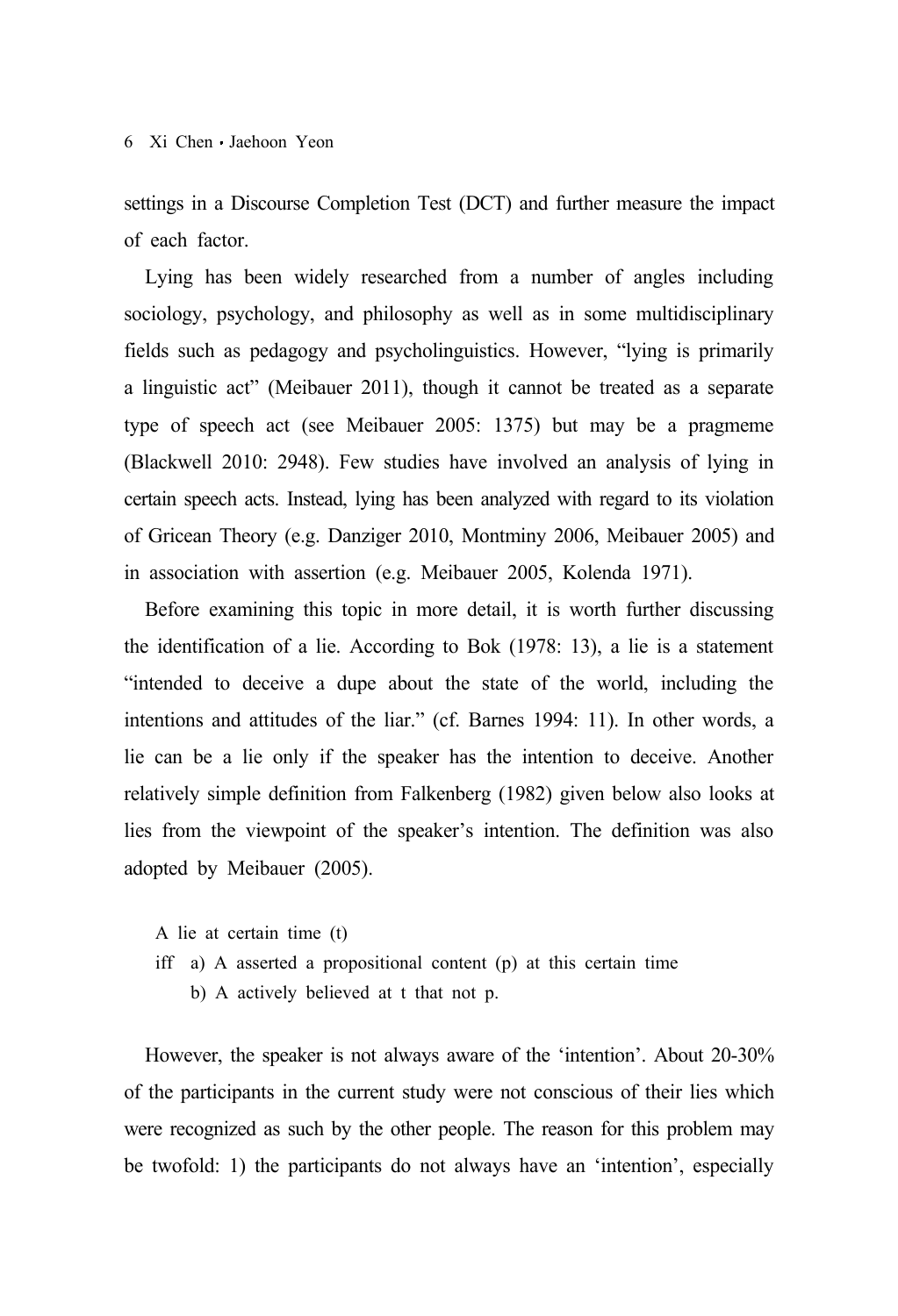#### A linguistic analysis of lying in negative evaluations 7

when the lie is altruistic. In other words, white lies are not taken as lies all the time by the participants; 2) there is a gap between intending to lie and recognizing a lie. The second reason may give rise to a further concern in defining lies. It becomes arguable whether the lie should be determined by the liar's intention or others' recognition. If the former is the defining point, then those unintended 'lies' will have to be discarded even though the participants did not tell the truth. On the other hand, if a lie can only be considered as a lie when others recognized it as a lie, then some true statements may also be recognized as lies. However, the two defining points are not black and white. Instead, they are at the polar ends of the continuum of defining lies. There are many ambiguous points in-between such as deception, implicating, etc. The current study starts its investigation from the speaker's intention of lying and extends to the recognition of unintended lies. The definition used in the current study is proposed as follows:

if A made a statement against the perceived 'truth', and A realized his/her violation of 'truth' or the violation is recognized by the people who know the 'truth', then the statement is a lie

However, we need to be cautious when taking this condensed definition or other such definitions as a standard to judge a lie. The standards for identifying lies differ from one culture to another and also partly depend on the diversity of realization patterns of different people. Therefore, the current study employed the opinions of five judges (see section 2.3 for details). It still cannot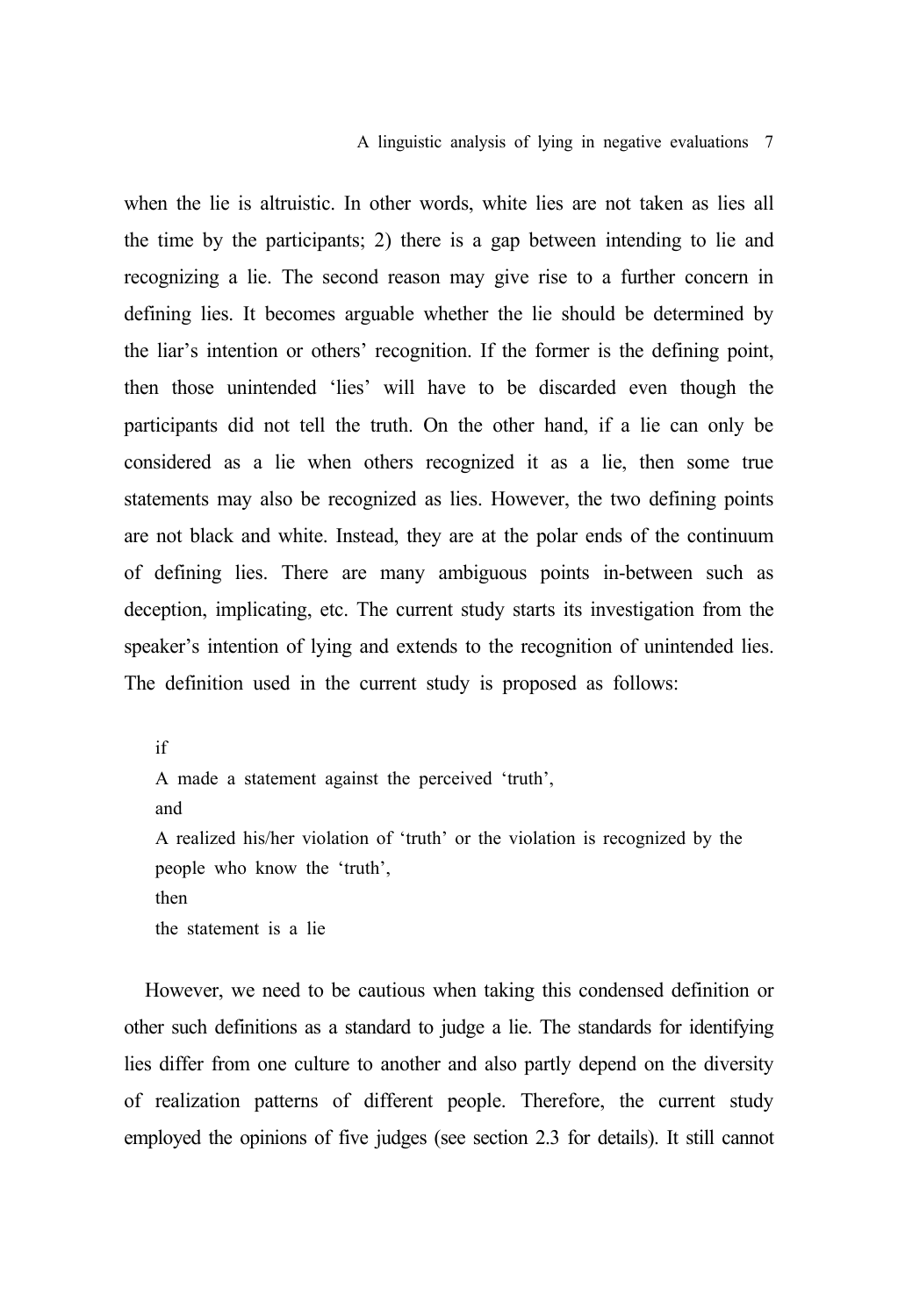be denied that the gap between the realization of lying performance and realization of lying intention may leave some remaining arguments.

### 1.2. Research Questions and Aims

The current study compares the lying performance of Korean Native Speakers (hereafter KNS) and Chinese learners of Korean (hereafter CLK) in negative evaluations using a Discourse Completion Test (hereafter DCT) which is a typical tool for cross-cultural speech act investigations. As mentioned in the above section, the studies of evaluation as a speech act are uncommon and research on lying in a speech act is rather scarce. Besides, we could find no relevant studies focusing on the Korean language. Therefore, we are confident to say that this research on lying phenomenon in Korean evaluation speech act will expand the scope of Korean studies as well as foster a better understanding of Asian cultures.

According to our pilot study, lies told in negative evaluation are roughly divided into two groups; insincere talk and circumlocution. These categories may have many sub-categories as well as exceptions due to various possible situations as well as societal and cultural factors. Insincere talk is a direct lie which expresses a positive attitude instead of telling the negative truth, and circumlocution is an indirect lie (e.g. an excuse) which circumvents the question or the negative part itself. The current study also investigates the reasons for lying by giving the participants of the DCT a chance to explain their performance. Other strategies related to the performance of lies will also be discussed. Like other pragmatics studies, the current study set three variables – power, social distance and the target of evaluation, to investigate what triggered the relevant speech act performance (see section 2 for details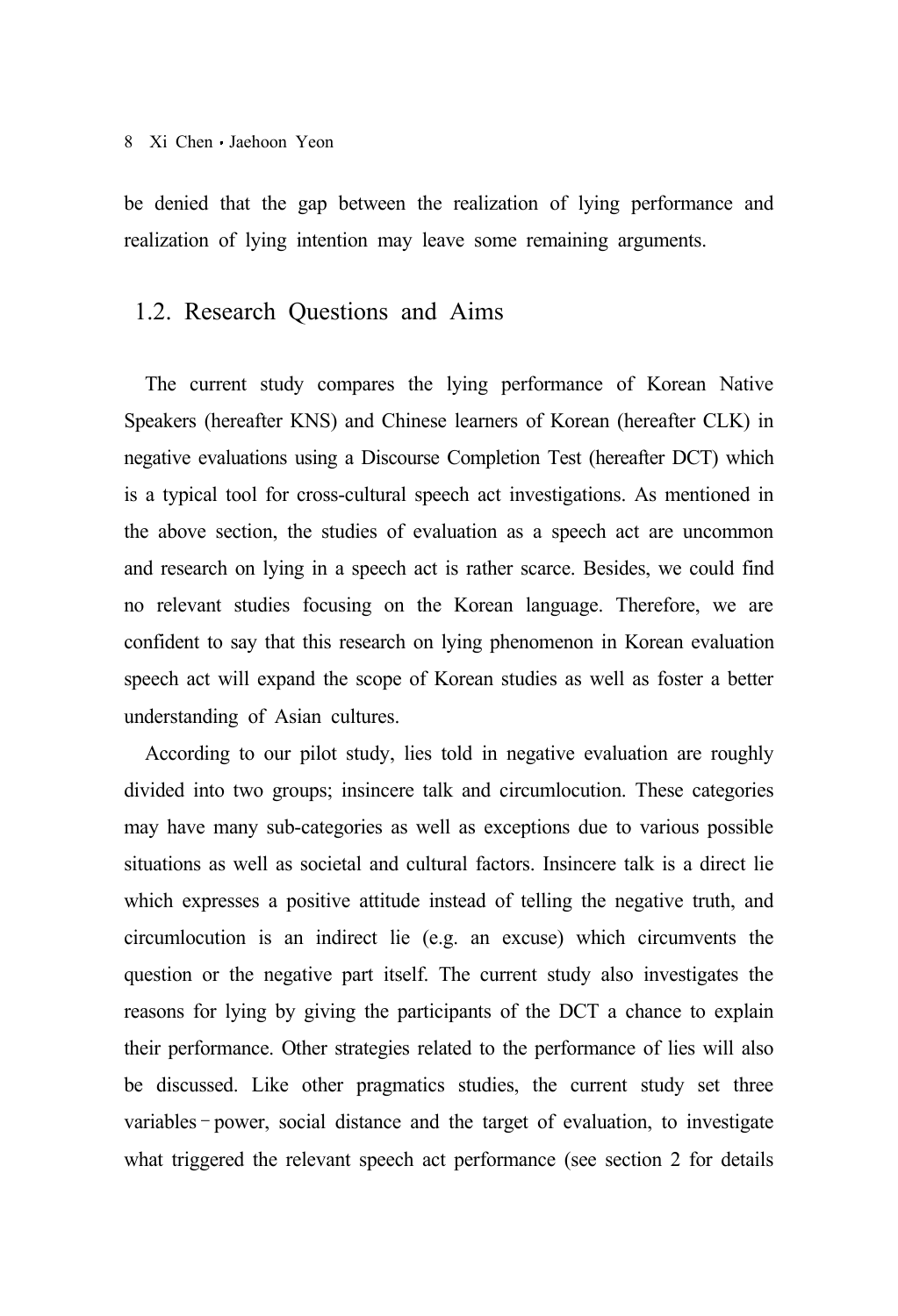A linguistic analysis of lying in negative evaluations 9

of the setting). The research questions are as follows:

- 1) What similarities and differences have been shown in lying in negative evaluations between KNS and CLK?
- 2) What kind of contextual setting(s) or contextual factor(s) are leading to more lies than other situations?
- 3) In which ways are insincere talk and circumlocution distributed in different situations?
- 4) What are the reasons for KNS and CLK to lie?
- 5) Is there any difference in the reason for lying between KNS and CLK?

In relation to the research questions, more specifically to No. 2 above, we can also think of the following three hypotheses:

- (a) Participants would lie more in situations with judgments targeting people than in those targeting an entity.
- (b) The number of lies would decrease in direct proportion to the interlocutor's power status.
- (c) The possibility of lying would be higher with hearers who are unacquainted than who are well-acquainted.

Our assumptions regarding these hypotheses are as follows: with regard to hypothesis (a), it is expected that, compared to negatively evaluating an item, the speakers tend to conceal their true intention more when they have to criticize the appearance, ability, and/or achievement of the person in the conversation. It is also conceivable that some of the items, for example, the interlocutor's possessions, may also trigger the speaker's concern about telling the truth. However, telling the negative truth about a person's appearance, ability and achievement is assumed to cause more damage in interpersonal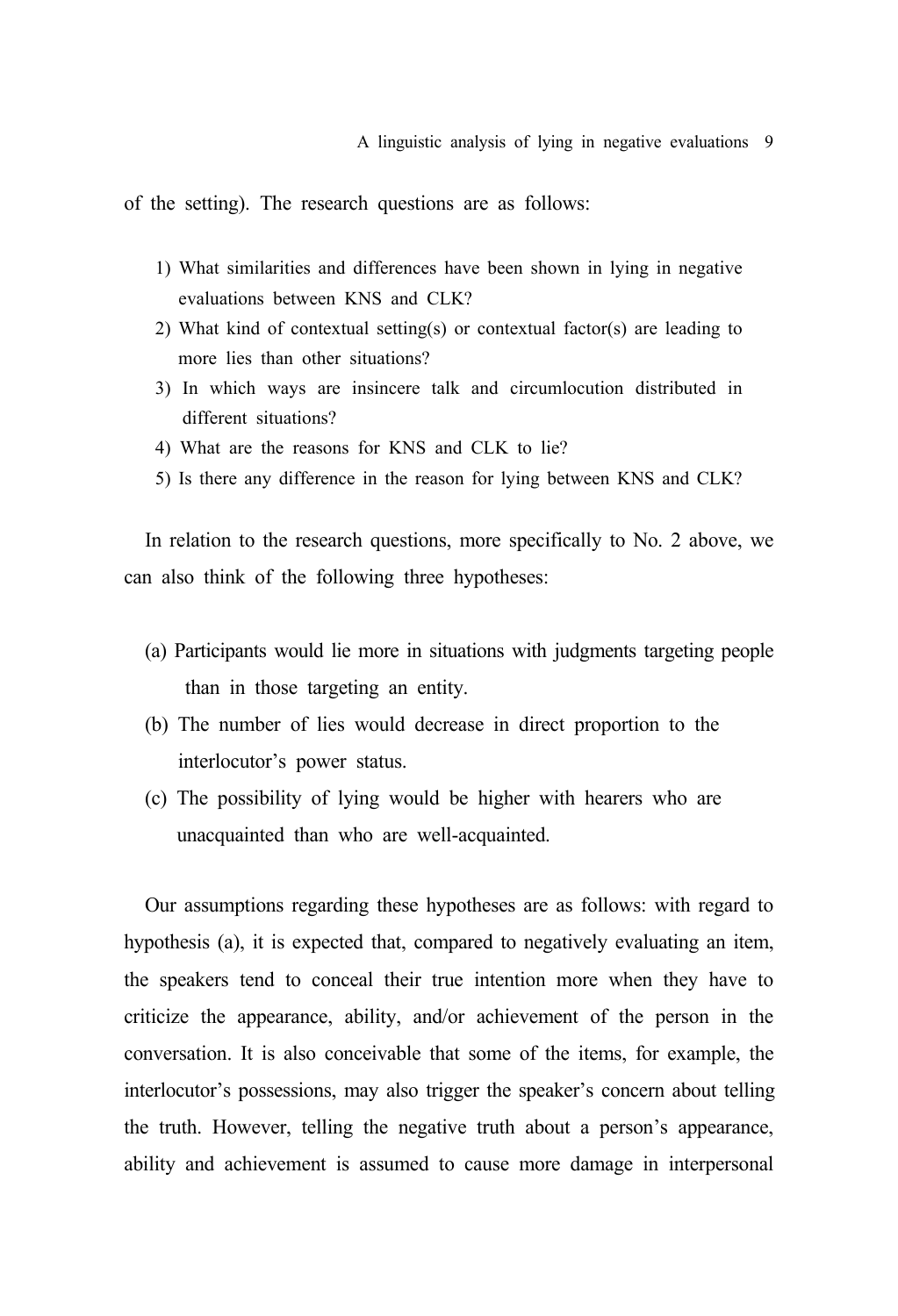relationships. Thus, it can be assumed that lies are possibly produced more in the situations where criticisms of people are called for. As for hypothesis (b), the assumption is that the higher the speaker's position, the less likely the probability of telling a lie. It can be assumed that 'powerful' people would be more likely to tell the truth. As for hypothesis (c), psychological studies have already revealed that people feel more obligated to lie for a friend because they feel more indebted to a friend than to a stranger to whom they have lied. This tendency was particularly observed more in collective societies like Korea (Choi, Park & Oh 2011). In light of this, when the truth hurts, it may not be a surprise if the speakers lie more to protect closer relationships than distant relationships. This study also aims to examine if our data supports these hypotheses.

## 2. Methodology

### 2.1 Instrument

The choice of instrument for this research is determined by the research questions and the general standpoint of pragmatics. This study consists of a single-moment comparison between KNS and CLK and an attribution of lying to detailed socio-cultural reasons. Accordingly, a DCT and a Questionnaire for Explanation (QFE) were employed. The DCT was originally developed for comparing the speech act realization patterns of native speakers and non-native speakers and was first introduced by Blum-Kulka (1982). The adaptation of this instrument is constantly led by various researchers (e.g. Beebe et al. 1990; Rose 1992; Stadler 2011). However, the DCT as an elicitation tool has also been criticized for its insufficiency of producing spontaneous data. Its strength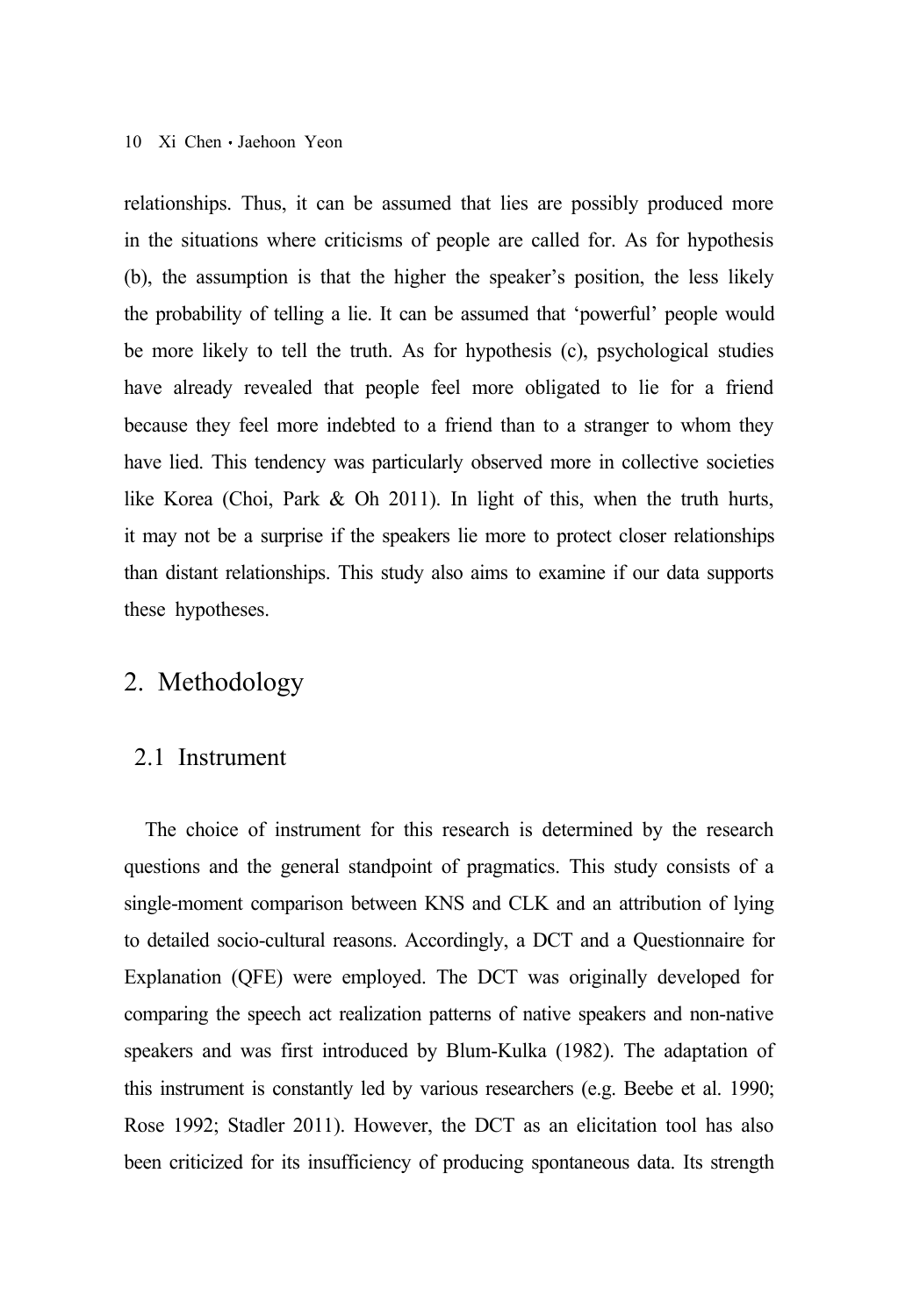#### A linguistic analysis of lying in negative evaluations 11

and weakness were well discussed in Beebe et al (1996). The reasons that we employ it here are twofold: 1) most participants were abroad at the time of investigation, which restricted the authors' ability to cooperate with them if role-play or other tools were used; 2) the DCT is recognized as being effective in reflecting the actual pragmatic competence as it gives the learners some time to consider what they actually can withdraw from their pragmatic knowledge (Chen et al. 2011). This may lead to a better result for studies like ours aiming to identify the reasons behind speech patterns. In the current study, the DCT acts as a productive questionnaire and the subsequent QFE generates retrospective data.

The present DCT settings involve three variables–distance, power and the target of evaluation. Distance refers to the horizontal relationship between the speaker and hearer, which can be treated in a binary system of acquaintance and non-acquaintance. On the other hand, power indicates the vertical relationship of social position between the addresser and addressee, which might be better suited to a ternary value–higher, equal, and lower status. The target of evaluation refers to the entity which is being talked about and evaluated. The target of evaluation included the hearer, third parties other than interlocutors as well as the entity. Regarding the third parties as the evaluation target, the relatives of the hearer are also included in two situations in our study. In light of the combinations of the above variables, the current DCT is designed to have the following situation sets:

| <b>Situation</b> | <i>Distance</i> | Power        | <b>Target of Evaluation</b> |
|------------------|-----------------|--------------|-----------------------------|
|                  | +distance       | $H > S$ [+P] | ľА                          |
|                  | -distance       | $H > S$ [+P] |                             |

<Table 1> DCT Situations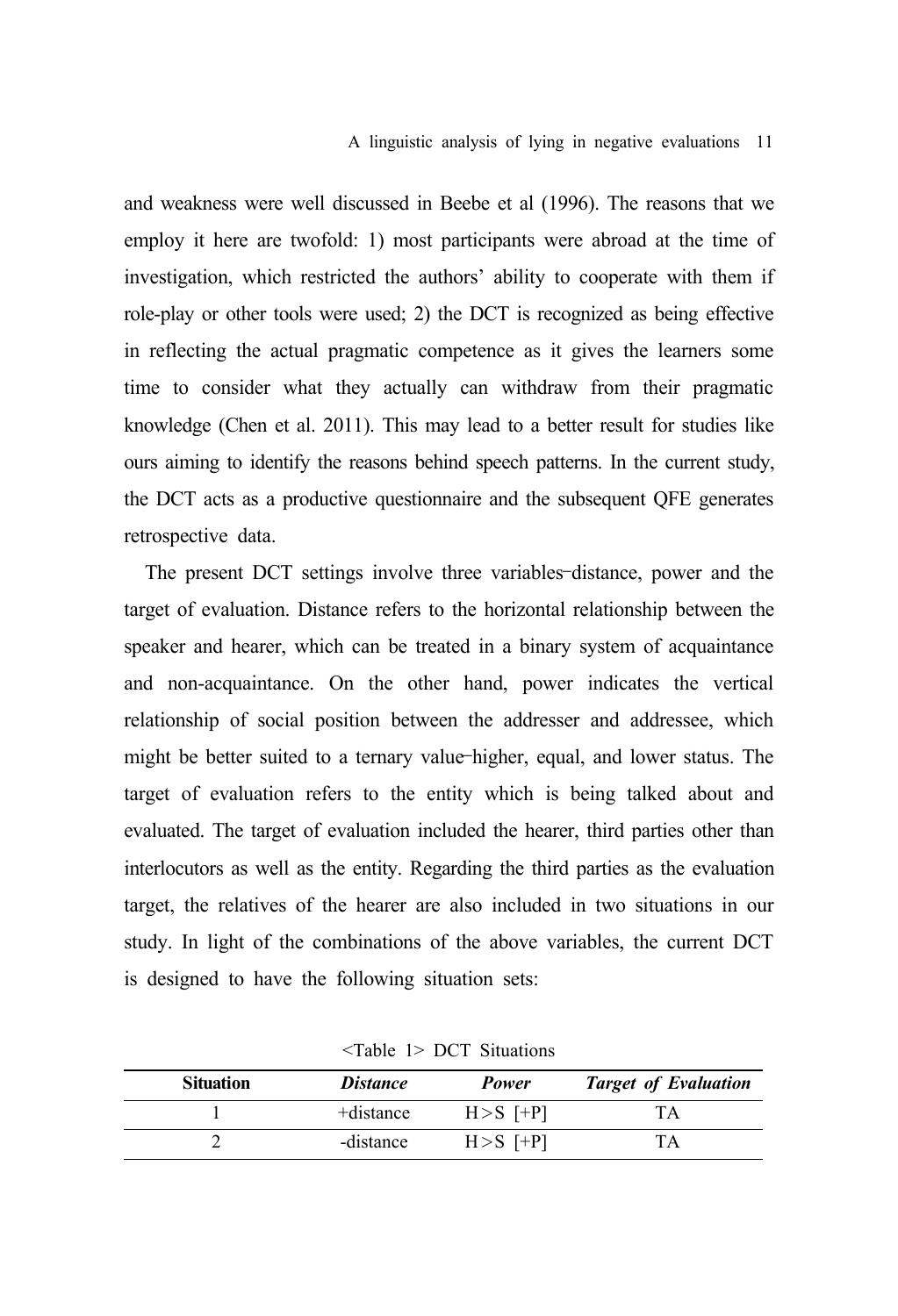| 3              | +distance | $H=S$ $[P]$  | TA             |
|----------------|-----------|--------------|----------------|
| $\overline{4}$ | -distance | $H=S$ $[P]$  | <b>TA</b>      |
| 5              | +distance | $H < S$ [-P] | TA             |
| 6              | -distance | $H < S$ [-P] | <b>TA</b>      |
| 7              | +distance | $H > S$ [+P] | <b>TO</b>      |
| 8              | -distance | $H > S$ [+P] | TO             |
| 9              | +distance | $H=S [P]$    | TO             |
| 10             | +distance | $H > S$ [+P] | TR             |
| 11             | -distance | $H > S$ [+P] | TR             |
| 12             | -distance | $H=S$ $[P]$  | <b>TO</b>      |
| 13             | +distance | $H < S$ [-P] | <b>TO</b>      |
| 14             | -distance | $H < S$ [-P] | T <sub>O</sub> |
| 15             | +distance | $H > S$ [+P] | TE             |
| 16             | -distance | $H > S$ [+P] | TE             |
| 17             | +distance | $H=S$ $[P]$  | TE             |
| 18             | -distance | $H=S$ $[P]$  | TE             |
| 19             | +distance | $H < S$ [-P] | TE             |
| 20             | -distance | $H < S$ [-P] | TE             |

\* H is the abbreviation of the hearer and S is that of the speaker.

\* [+distance] indicates the interlocutors' relationship is distant, i.e. strangers or unacquainted people. [-distance] is the opposite, i.e. the relationship is intimate.

\* The value of power, [+P], [P], and [-P], is viewed from the hearer's status. When the hearer is in higher rank, it is [+P] and so on.

\* TA, TO, TR and TE refer to the evaluation targeting addressee, others, relatives of hearers and entity respectively.

The QFE uses the same situations as the DCT but asks the participants to explain the reasons for the situations in which they did not tell the truth. The so called 'truth' is the content of negative evaluation presented in the situation as the supposed opinion of the speakers. The QFE requires the participant to explain the reasons for not telling the 'truth'. Therefore, the DCT answers with an explanation indicate that the participants may have realized they were lying. Otherwise, they think they did not tell a lie or they did not realize it. The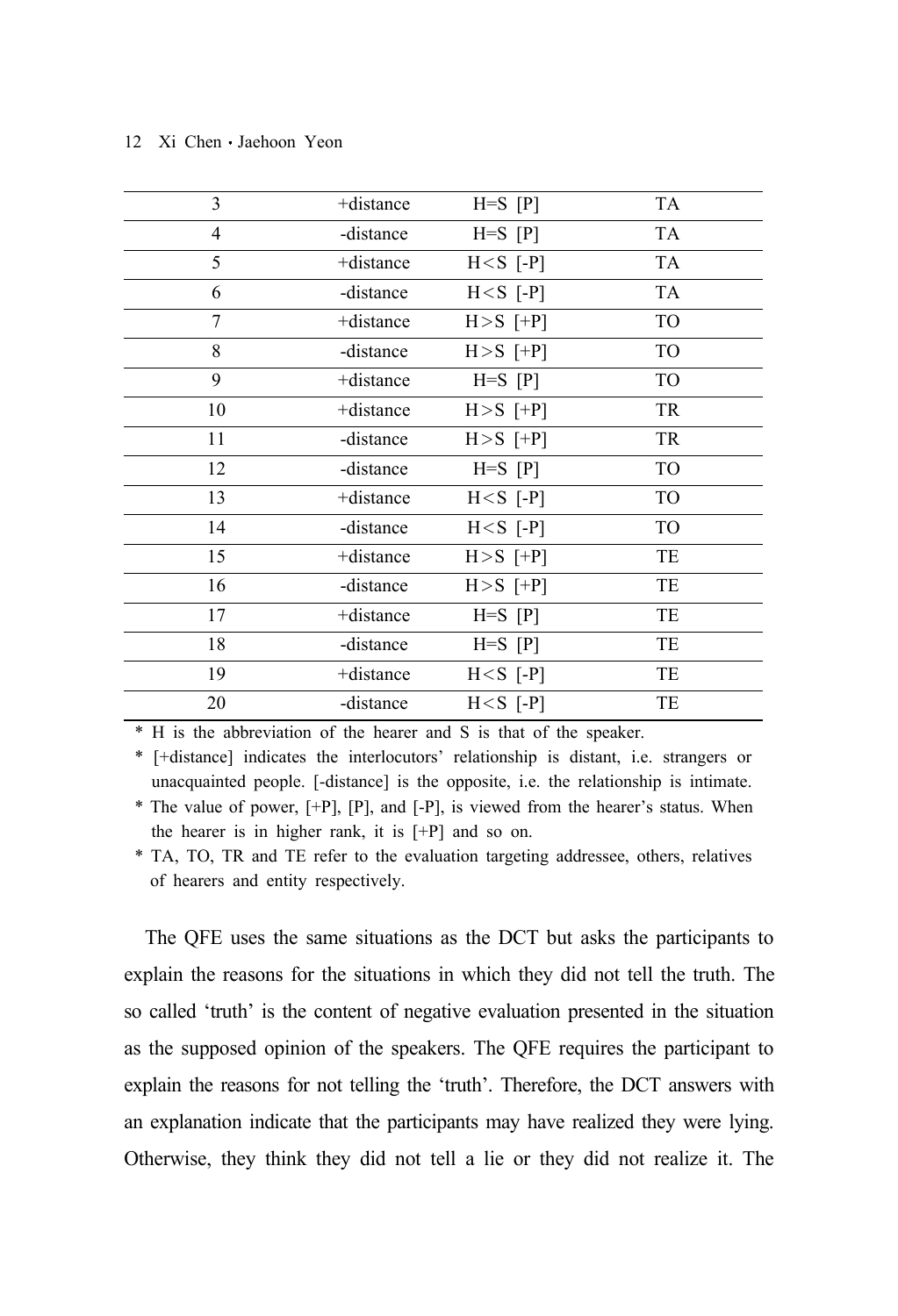learners are allowed to explain their reasons using their mother language. Therefore, the explanations will not be biased by the learners' second language proficiency.

### 2.2 Participants

A total of 30 participants took part in the study, comprising an equal number of Korean native speakers and Chinese learners. However, one participant from each group was excluded due to their failure to complete the QFE. All participants are between the ages of 20 and 35. The KNS group is made up of 6 males and 8 females, and the CLK group is composed of 5 males and 9 females. The KNS group is a mixture of university students and young graduates. Eleven resided in Korea, and three spent around 6 months in the UK before moving back to Korea. The CLK group consists of university students who are  $3<sup>rd</sup>$  year Korean majors. They have received over 1,000 hours of training in Korean. This should guarantee their ability to complete the current questionnaires. The requirement in their university is that Korean majors must pass level 5 in TOPIK<sup>1)</sup> in their  $4<sup>th</sup>$  year to graduate. Therefore at the time the data was collected, all the learners were at least at an intermediate level and were preparing for obtaining a lower advanced level.

### 2.3 Procedure

The first version of the DCT prepared by the authors was modified by two

<sup>1)</sup> The content of Level 5, the lower class of the advanced category of the Test of Proficiency in Korean, is detailed in the following official link: http://www.topik.go.kr/jsp/hp/sub/subLocation.do?MENU\_SEQ=20101040102&UP\_M ENU\_SEQ=201010401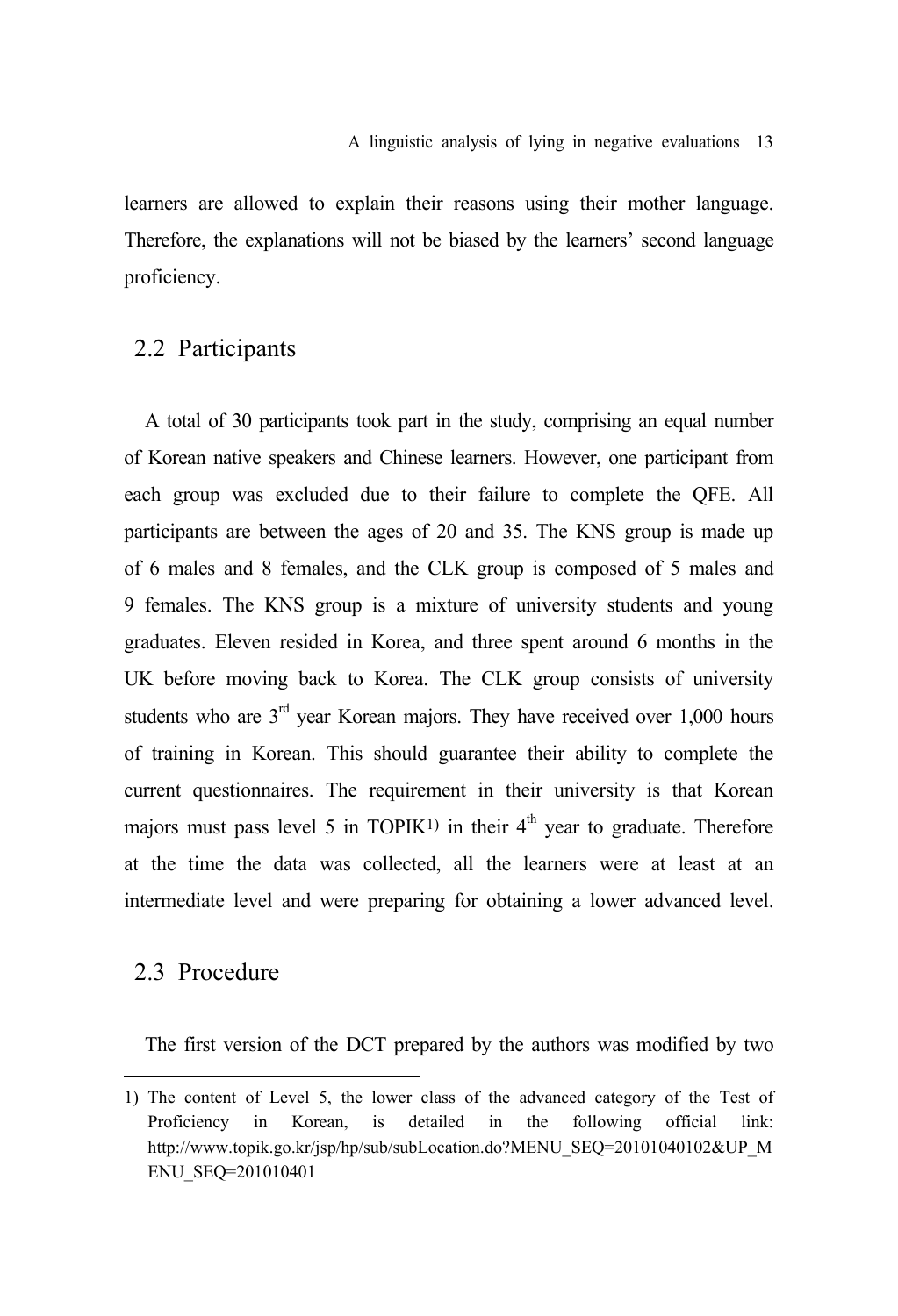Korean native speakers who are Korean linguistics professors to examine the contextual appropriateness of each situation. After three rounds of discussions and modifications, the master version was finalized and administered to the participants individually via internet communications, such as emails or message tools (refer to appendix I). The QFE was administered immediately after the DCT to ensure that the participants would have no difficulties in recalling their answers in the given situations. The participants were allowed to do the questionnaires at a time convenient for them, and most of them finished the DCT and QFE in 40 minutes to 1 hour. Due to the fact that the learner group is only upper-intermediate level in the Korean language, they were allowed to explain their reasons in Chinese for the QFE. This ensures the avoidance of any misinterpretation of learners' answers in later discussion. After data collection, all the answers from the DCT were sorted according to the situation set. The sorted answers were sent to five Korean native speakers to judge if they are lies and what type of lie. All five judges are Korean language professors or lecturers who have Korean linguistic knowledge and have conducted relevant research in Korean. According to the results of the judgments, the analysis is based on a coding scheme which will be presented in the next section.

# 3. Coding scheme

The coding scheme is independent from the data collection but equally important. Developing an appropriate coding scheme is always a challenge to speech act researches. The present categories are defined around the pivot of lying, as this is the main purpose of the study.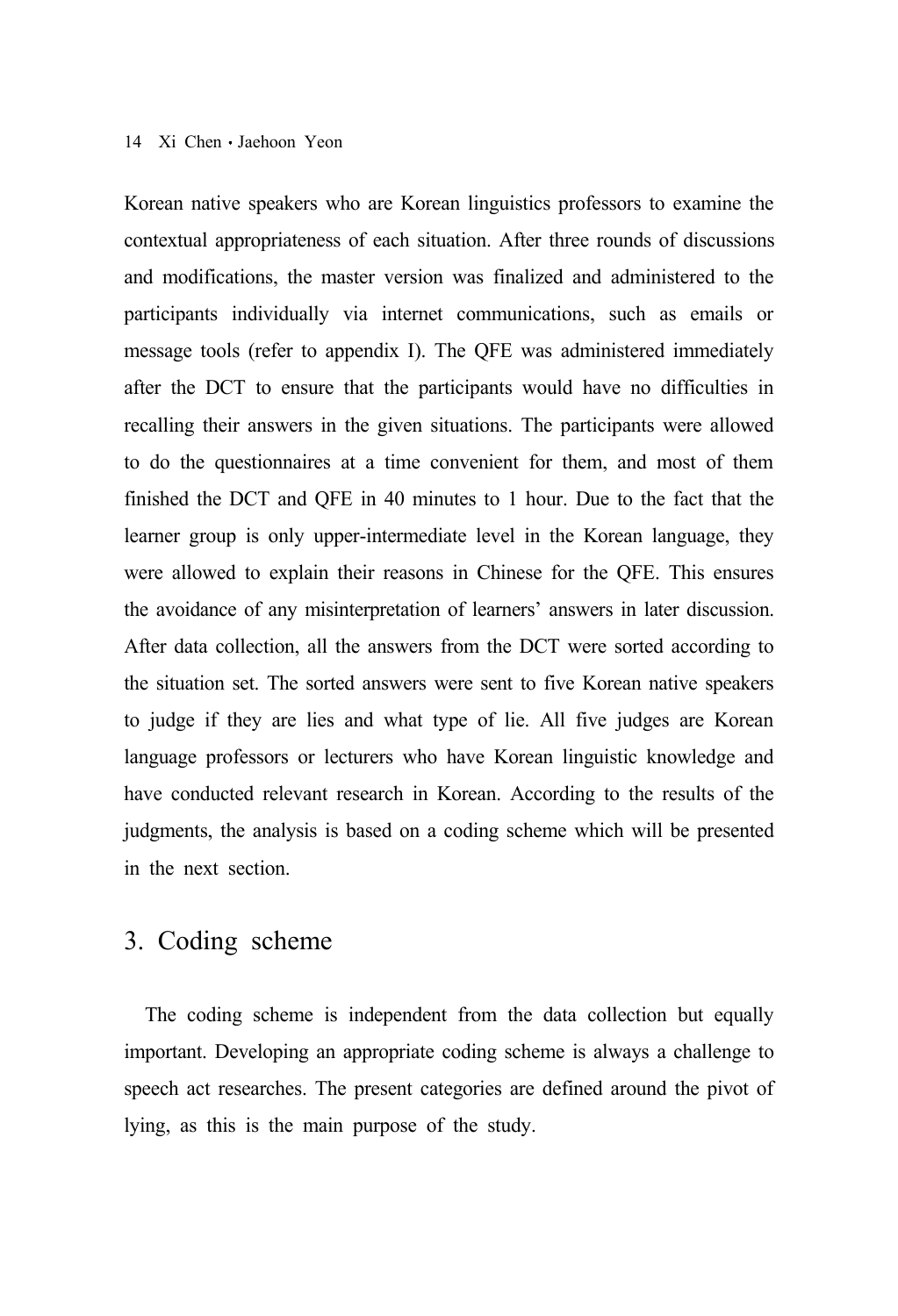The basic unit for analysis is the contrastive pair of lies and truth. Both have been subdivided to take into account whether or not they contain explanations. Lies have been further divided into direct lie and circumlocution. Besides lies and truth, there are two other possible answers within the negative evaluations: no-evaluation answers and ambiguous answers, which will be explained further below. These two types have also been categorized in accordance with explanations or absence thereof. The coding formulae have been presented below:

|  |  |  |  | <table 2=""> The coding formulae</table> |  |
|--|--|--|--|------------------------------------------|--|
|--|--|--|--|------------------------------------------|--|

| Lies                                       |
|--------------------------------------------|
| Direct lies with explanations              |
| Circumlocutions with explanations          |
| Direct lies without explanations           |
| Circumlocutions without explanations       |
| Truth with explanations                    |
| Truth without explanations                 |
| No-evaluation answers with explanations    |
| No-evaluation answers without explanations |
| Ambiguous answers with explanations        |
| Ambiguous answers without explanations.    |

From the perspective of the 'liars' intention', all the answers with explanations should be treated as lies due to the format of the QFE as it asked the participants to comment on situations in which they did not tell the 'truth'. However, not all of the answers with explanations were considered as lies in the end, as we found other types of answers, such as avoiding the truth, which sometimes also resulted in an explanation. There seems to be a gap between 'not telling the truth' and 'lying'. Meanwhile, some answers without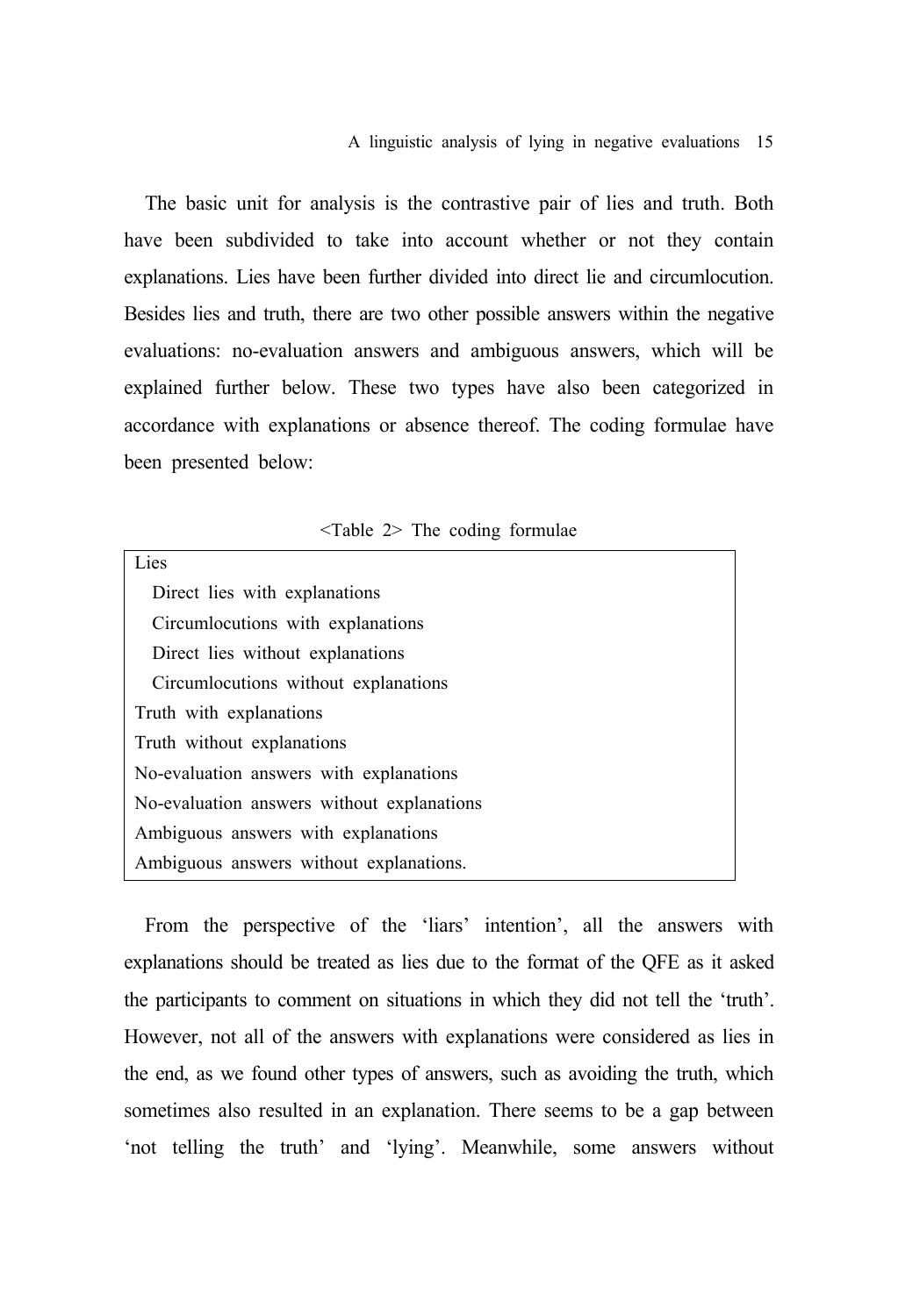explanations were also taken as lies as the violation of truth was recognized by most of the judges in this study. Aside from this, the following are examples of no-evaluation and ambiguous answers.

#### *Example1:*

*Situation14: Staff A recommends Staff B to take on a new project. As a boss, you think Staff B is not suited to this project because of his lack of caution and indecisiveness in the previous work. How would you answer Staff A's recommendation? Staff A: Boss, B seems like a good person to take this project.*

*You (Boss): Could you tell me why you are recommending him?*

In this situation, the speaker neither lied nor told the truth, instead, s/he just asks for elaboration from the hearer, hence no critical opinion is shown. As for ambiguous answers, even though there are some critical opinions given, it is hard to define whether these critical opinions are lies or the truth. This kind of vagueness can exist between truths and lies and is partly supported by the judgments of the five judges. The judges were given instructions to mark the answers in terms of direct lie, circumlocution, truth and not-sure answer. The answers with judgments of 'not-sure' from three or more judges were treated as ambiguous answers. In addition, some other answers were also considered as ambiguous answers when interpreted differently by the judges and even the participant him/herself.

#### *Example2*

*Situation1: After a get-together party, you went to karaoke with everyone. As a new employee, you have just met your company president for the first time. The president sang a song. You think he is really a bad singer and did not get the rhythm at all. Now the president is sitting beside you. How would you answer to the following question?*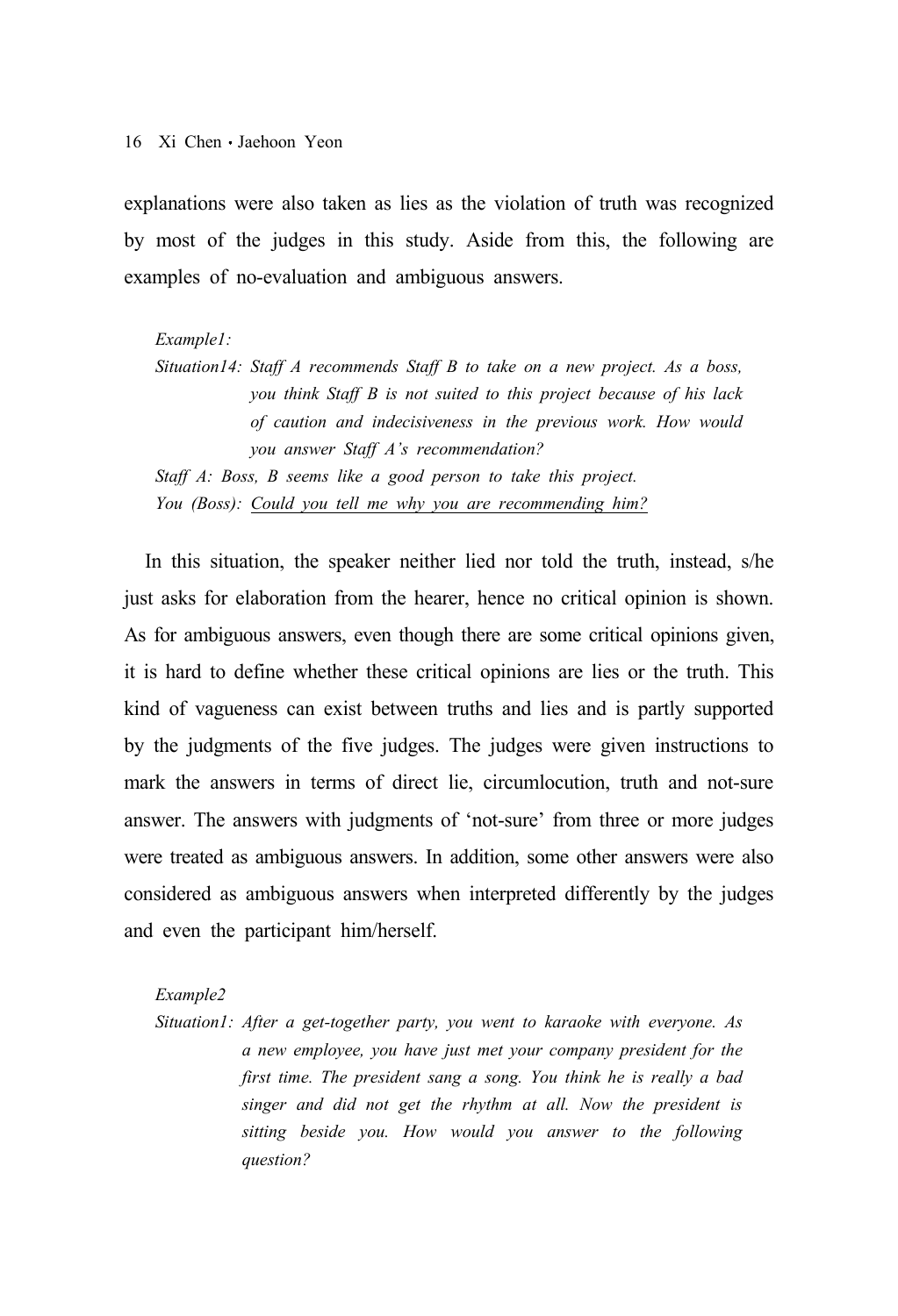*President: I have not had such a good time at karaoke for a long time. Did you hear my singing? How was it?*

### You: *It was amazing, but you would be better off not singing in other places, hahaha.*

This answer received four different judgments from the five judges, who took it as a circumlocution, a direct lie, a not-sure and a truth respectively. The participant explained "I need to consider the relationship with the president. As a member of staff, I indirectly expressed my inconvenience in order not to hurt the president's feelings". Given this explanation, it would be more controversial to take this answer as a lie or a truth with explanation. Thus answers that present such a dilemma were placed in the ambiguous answer group. In the current study, answers were judged as a certain type of lie only in cases where three or more judges agreed on that type of lie.

Once an answer was defined as a lie, the reason for lying was explored by referring to the QFE answers accordingly. The QFE uses the same situation sets as the DCT but asks the participants to explain the reasons in the situations they think they did not tell the truth. Those explanations reflected the hidden reasons or social factor(s) the speakers were sensitive to, which varied from a single factor of power, distance or context to a combination of these factors. Some personal explanations were grouped as other reasons.

*Example 4: Situation 1(see above translation)2)*

<sup>2)</sup> The explanations in the current study are quoted directly from the participants' answers in the QFE. Due to colloquial forms and learners' level of proficiency, the explanations may have some grammatical errors or unnatural expressions. The following abbreviations are used in this paper: ACC: Accusative, ATTR: Attributive, CAUS: Causal ending, CONN: Connective ending, COP: Copula, DAT: Dative, DECL: Declarative ending, HON: Honorific suffix, INST: Instrumental, LOC: Locative, NMLZ: Nominalizer, NOM: Nominative, PST: Past tense, POL: Polite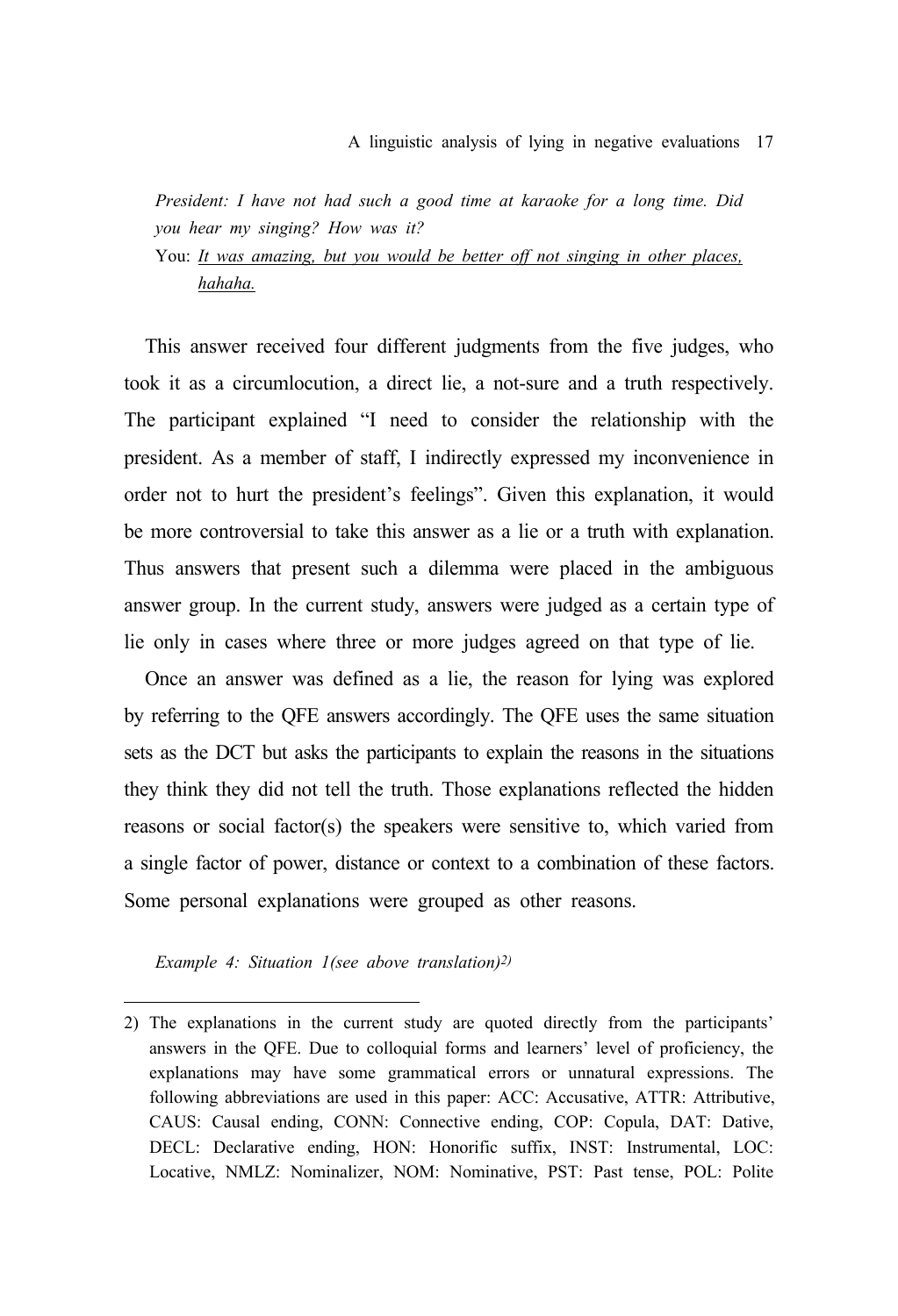- 18 Xi Chen Jaehoon Yeon
	- *Answer (A lie): Sacang-nim cengmal cal pwulu-si-ess-supnita.* President-HON really well sing-HON-PST-POL 'You (the president) sang really well.'
	- *Explanation (1): Cey-ka pwuhacikwen-ulo sacang-nim-kkey sasil-taylo* I-NOM staff-as President-HON-DAT truly *malha-l swu eps-supnita.* speak-cannot-POL 'As a member of staff, I cannot tell the truth (about the performance) to President.'
	- *Explanation (2): Onul cheum-ulo sacang-nim-kwa mannanikka sasil-taylo*  Today firstly President-HON-and meet-CAU truly *malha-l swu eps-supnita* speak-cannot-POL 'I cannot tell the truth because I just met President for the first time.'
	- *Explanation (3): Hankwuk-eyse sahoysaynghwal-ul ha-ki wihay cacwu*  Korea-LOC social life-ACC do-NMLZ-for often *wissalam-eykey cal poi-e ya toy-pnita* senior-DAT show-should-POL 'It is necessary to behave well (show good) to seniors to get by in Korean society.'
	- *Explanation (4): Kwuti cheum manna-n sacangnim-kkey nappu-n* Insistently first meet-ATTR President-DAT bad-ATTR *mal-ul ha-yse pwunwiki-lul mangchi-l iyu-ka* word-ACC do-CONN mood-ACC ruin-ATTR reason-NOM *eps-unikka* not-CAUS 'There is no reason for me to talk bad to the president, whom I've just met, and risk ruining the mood.'

ending, TOP: Topic particle, QUOT: Quotative marker.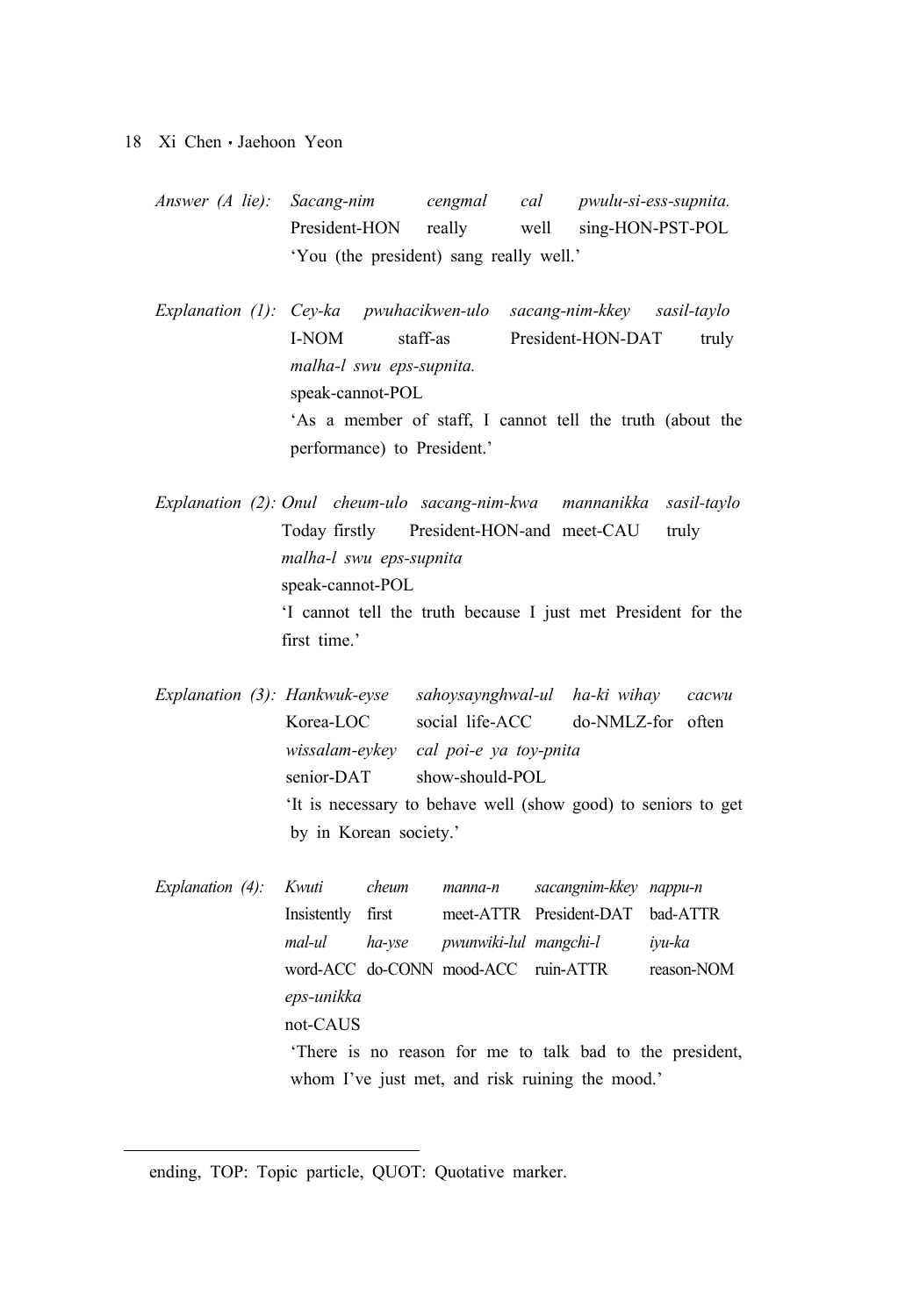Under the same lie, explanation 1 refers to the speaker's lower status (power) and explanation 2 attributes the lie to the acquaintanceship (distance). Explanation 3 indicated the Korean socio-cultural rules as a context that speakers are supposed to comply with. Explanation 4 includes [distance] and [context] as a combination causing this lie.

### 4. Data analysis and Discussion

The data contains three parts—the lies in relation to different types of evaluation targets, the different types of lies and the reasons for the lies. In this section, the analysis and discussion will be carried out with a descriptive demonstration of the first two kinds of data followed by the reasons. The three hypotheses mentioned above will also be examined. Interestingly, only the first hypothesis has been supported by our data.

### 4.1. Lies by types and situation category

First, the mean numbers of total lies in each participant group were calculated to reflect the overall difference and similarity between KNS and CLK. Table 3 shows that the KNS group produced more lies than the CLK group but both groups preferred direct lies over circumlocutions. However, looking at the raw data carefully, we found that more native speakers seem to consider their circumlocution as not being a lie (20 circumlocutions without explanations out of a total of 48 circumlocutions in the KNS group) while more Chinese did not recognize their insincere talk as being a lie (9 instances of insincere talk without explanations out of a total of 52 instances of insincere talk in CLK).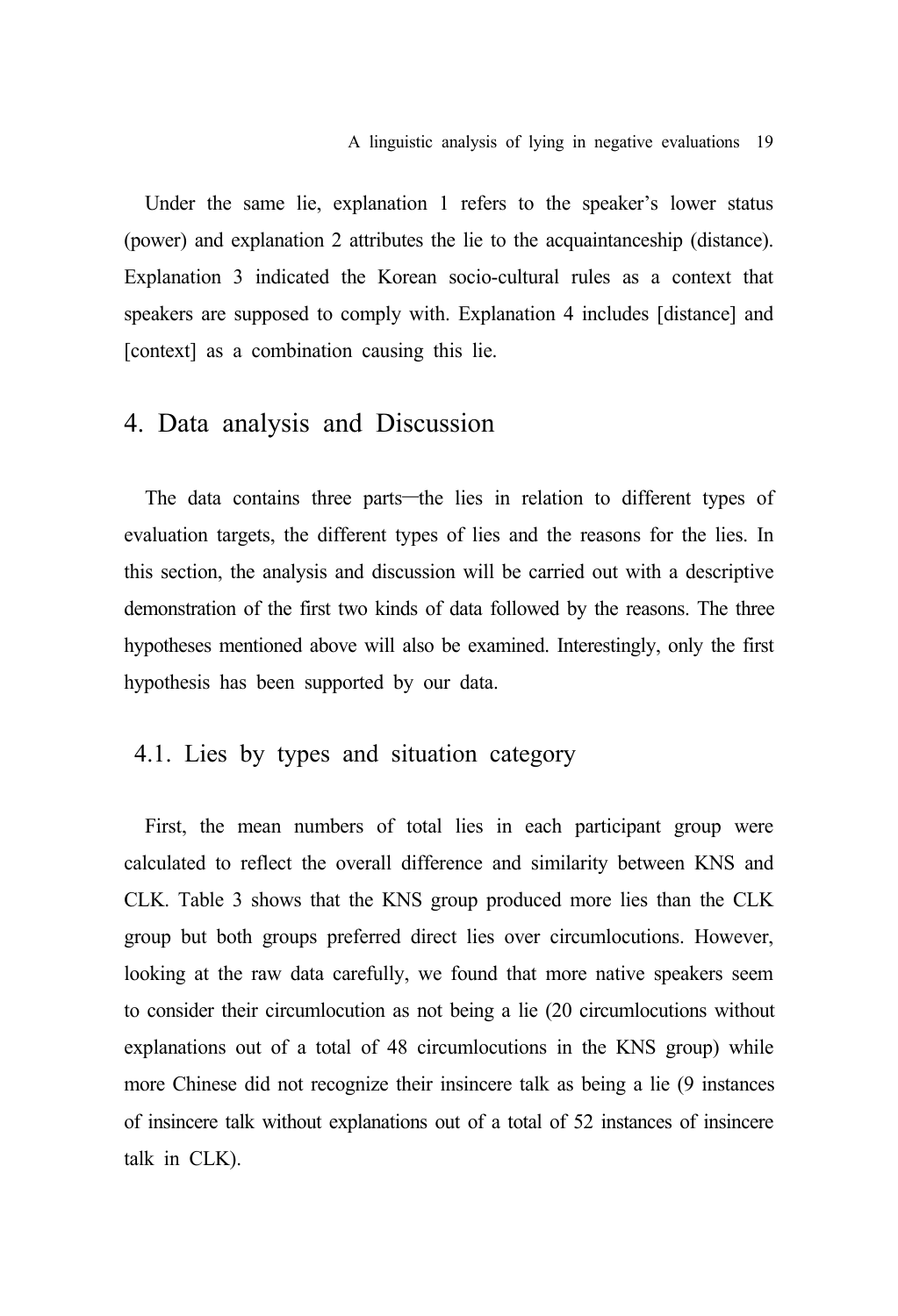|                | Lie type       | <b>KNS</b> | CLK   |
|----------------|----------------|------------|-------|
|                | Mean           | 2.55       | 2.15  |
| Direct lie     | N              | 20         | 20    |
|                | Std. Deviation | 2.964      | 2.110 |
|                | Mean           | 1.45       | 1.55  |
| Circumlocution | N              | 20         | 20    |
|                | Std. Deviation | 1.276      | 1.504 |
|                | Mean           | 2.00       | 1.85  |
| Total          | N              | 40         | 40    |
|                | Std. Deviation | 2.320      | 1.833 |

<Table 3> Lies by groups

The situations, on the other hand, can be sorted by the targets of evaluations. The distribution of lies with different targets is presented in Table 4. According to the data on Table 4, the first hypothesis was supported as both KNS and CLK groups produced many more lies in the situations with people (including the hearer and others) as the target of evaluation than in those with entities as the target of judgment.

|                | <b>Situation</b> | <b>KNS</b> | <b>CLK</b> |
|----------------|------------------|------------|------------|
|                | Mean             | 2.42       | 2.58       |
| <b>TA</b>      | N                | 12         | 12         |
|                | Std. Deviation   | 2.539      | 2.193      |
|                | Mean             | 2.00       | 1.94       |
| T <sub>O</sub> | N                | 16         | 16         |
|                | Std. Deviation   | 2.129      | 1.769      |
|                | Mean             | 1.58       | 1.00       |
| TE             | N                | 12         | 12         |
|                | Std. Deviation   | 2.466      | 1.206      |
| Total          | Mean             | 2.00       | 1.85       |
|                | N                | 40         | 40         |
|                | Std. Deviation   | 2.320      | 1.833      |

<Table 4> Lies by the target of evaluation

\*TA, TO, TR and TE refer to the evaluation targeting addressee, others, relatives of hearers and entity, respectively. TR is included in the TO category.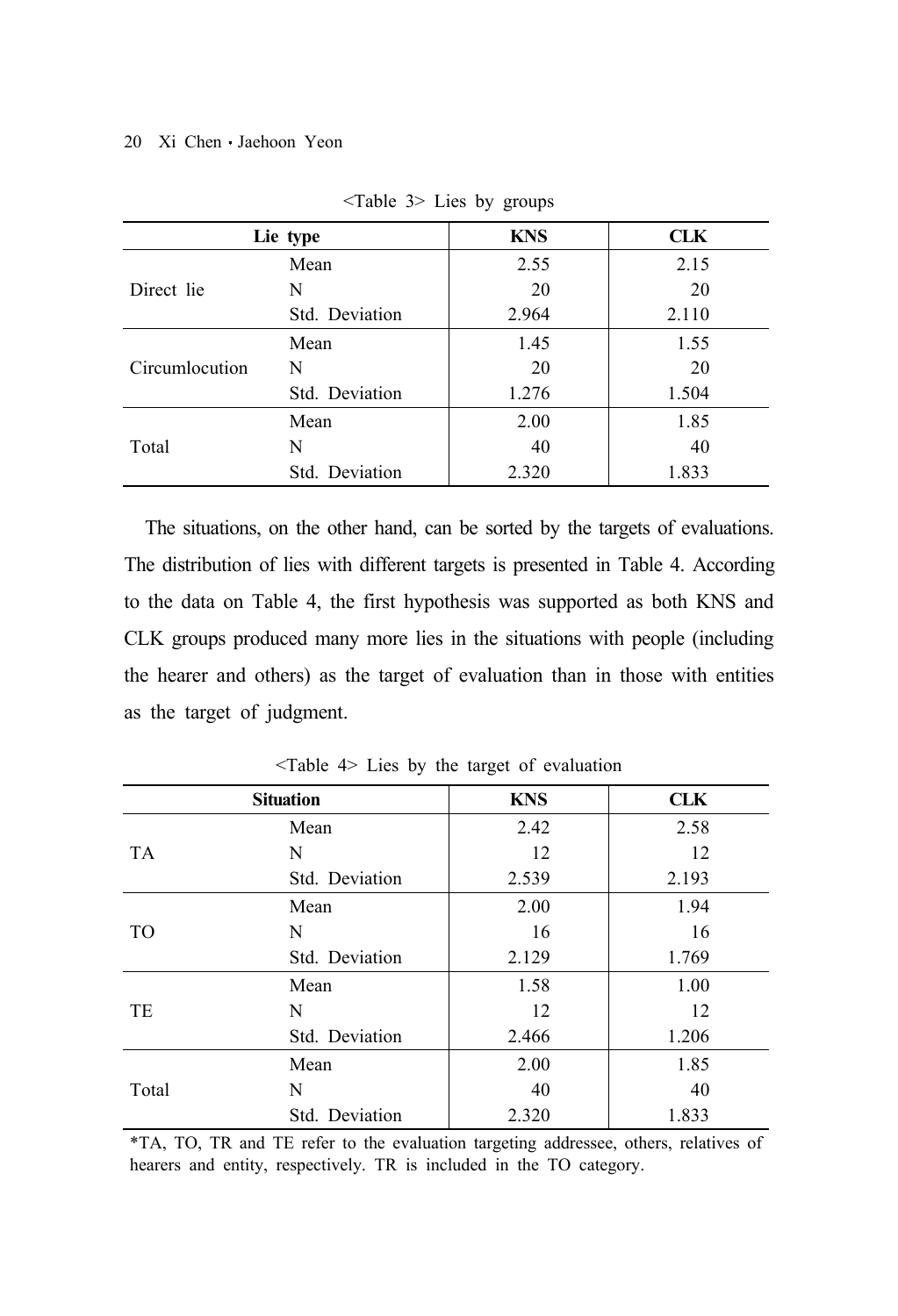In TA and TO situations, the figures of KNS and CLK are quite close and the minor differences may be caused by chance. However, in TE situations, KNS produced 1.5 times more lies than CLK. The reason will be discussed in section 3.2.2.

Figure 1 provides a more visualized way to present the drop in lie frequency from TA to TE situations. Both KNS and CLK lied the most with hearer-targeting evaluations and the least with entity-targeting evaluations. However, the decrease is gentler in KNS's performance than in CLK's.



Although the first hypothesis is supported, the second and third hypotheses are not completely supported by the outcome (see Figure 2). [-D -P] situations,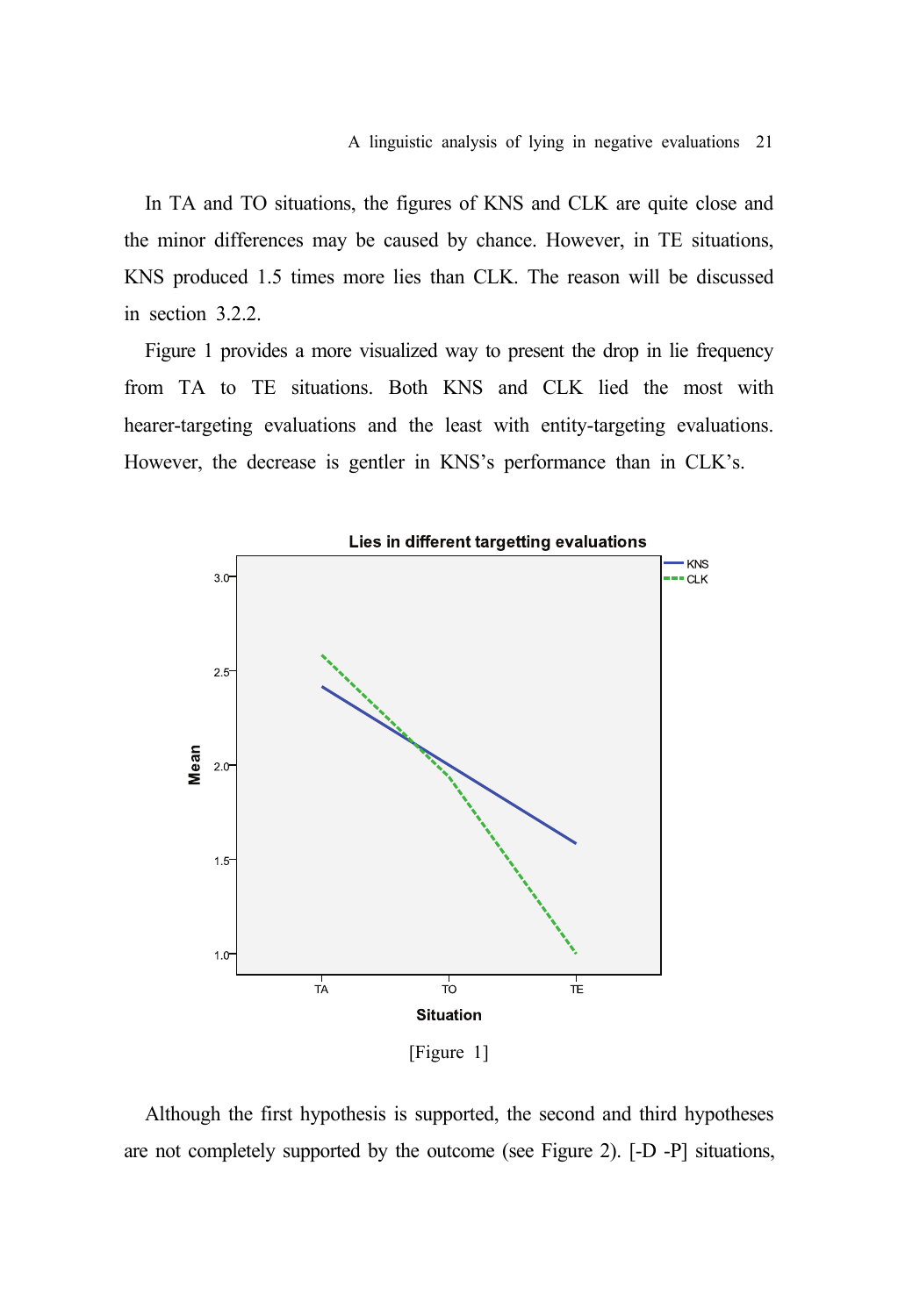which were expected to produce fewer lies than any other Distance and Power sets, exceed [-D P] and [+D -P] situations in the number of lies. More lies appearing in  $[+D \ P]$  than in  $[-D +P]$  may indicate that the change of social distance influences the output of lies more than power. This assumption can be partly supported by the marked decline of lies when comparing  $[+D +P]$ with  $[-D + P]$  and comparing  $[+D \ P]$  with  $[-D \ P]$ . However, the comparison between [+D -P] and [-D -P] shows an exception. Situation 6 [-D -P TA] and 20 [-D -P TE] (see section 4.2) will be discussed in the next section as examples of the violation of hypotheses 2 and 3. Table 5 is provided for the ease of cross-group comparison. As shown in Table 5, the greatest difference was in [+P] situations in which KNS produced 16-38% more lies than CLK. Other than these situations, KNS and CLK exhibited similar performances.



[Figure 2]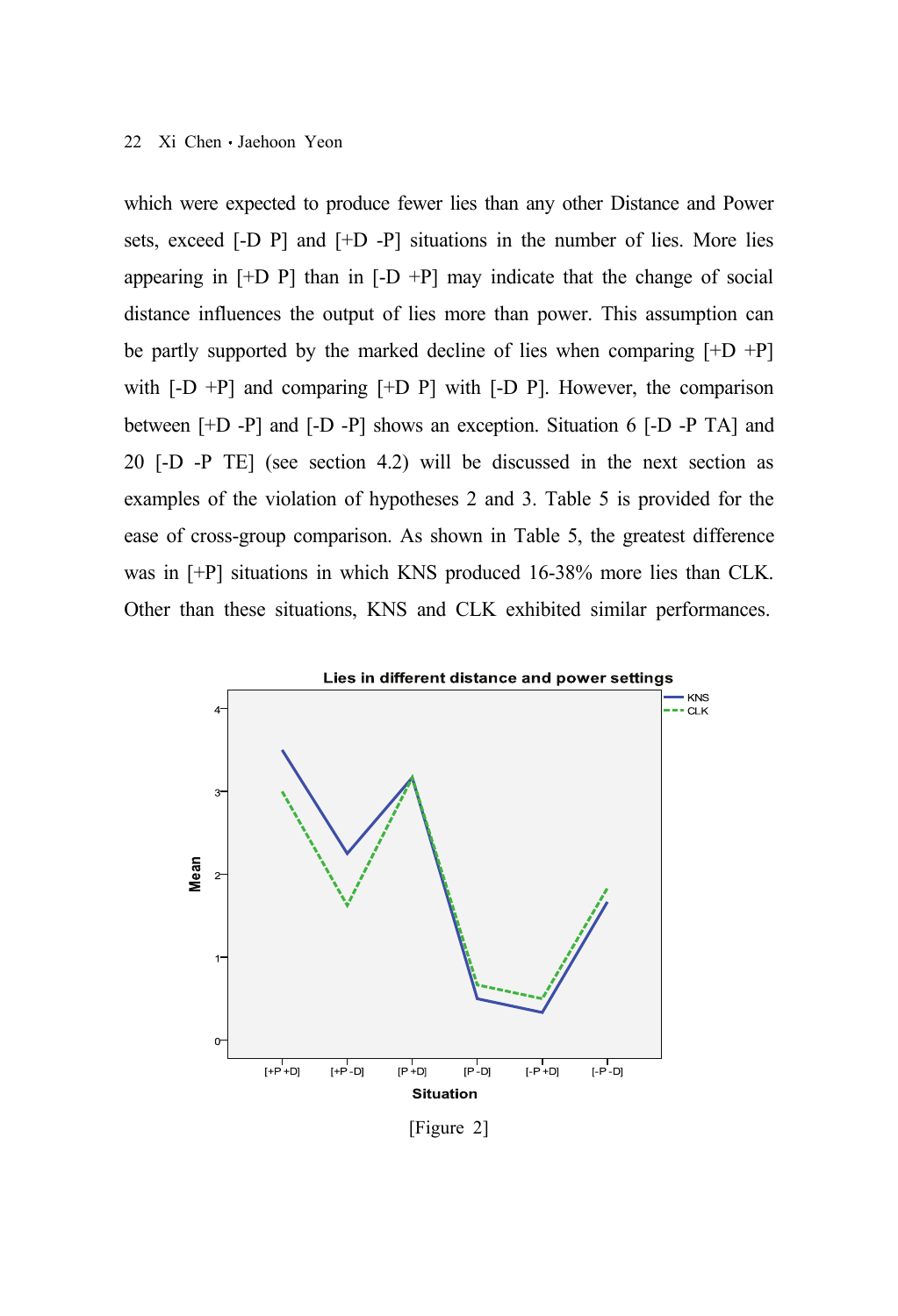| <b>Situation</b> |                | <b>KNS</b> | <b>CLK</b> |
|------------------|----------------|------------|------------|
|                  | Mean           | 3.50       | 3.00       |
| $[+P +D]$        | N              | 8          | 8          |
|                  | Std. Deviation | 2.976      | 2.619      |
|                  | Mean           | 2.25       | 1.63       |
| $[+P -D]$        | N              | 8          | 8          |
|                  | Std. Deviation | 1.282      | 1.506      |
|                  | Mean           | 3.17       | 3.17       |
| $[P + D]$        | N              | 6          | 6          |
|                  | Std. Deviation | 3.125      | .753       |
|                  | Mean           | .50        | .67        |
| $[P - D]$        | N              | 6          | 6          |
|                  | Std. Deviation | .548       | 1.033      |
|                  | Mean           | .33        | .50        |
| $[-P +D]$        | N              | 6          | 6          |
|                  | Std. Deviation | .816       | .837       |
|                  | Mean           | 1.67       | 1.83       |
| $[-P -D]$        | N              | 6          | 6          |
|                  | Std. Deviation | 2.251      | 1.722      |
|                  | Mean           | 2.00       | 1.85       |
| Total            | N              | 40         | 40         |
|                  | Std. Deviation | 2.320      | 1.833      |

<Table 5> Cross-group comparison

To sum up, KNS employed more lies than CLK, especially more direct lies. The frequency of lies decreased with the change of evaluation target from people to entity. However, it does not necessarily decrease either with the change of distance from intimate to strangers or with the change of power from higher to lower.

### 4.2. Factor analysis

It was found that the data did not support the second and third hypotheses.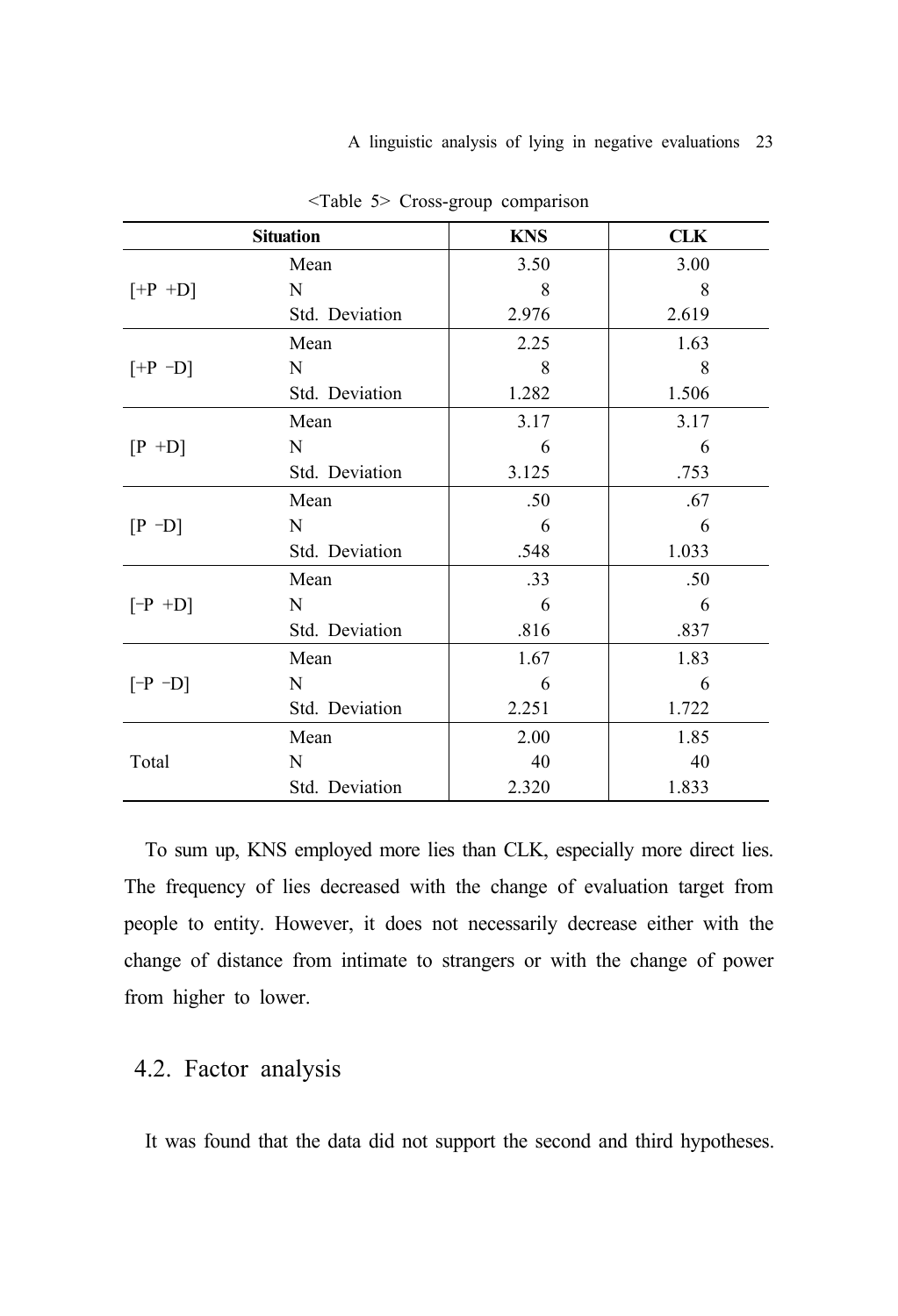A few differences were found between KNS and CLK's lying performance. This section is devoted to discussing the reasons underlying the differences and mismatch.

The first possible reason for the cross-group difference could be the learner's limited proficiency. However, it does not seem to be the case in the current study considering that the learners were able to produce circumlocutions as frequently as the native speakers. It is a common understanding in speech act research that indirect strategies normally require more formulae than direct ones. This is because the speaker has to place more effort on hiding his/her true intention. For instance, it might be easier to refuse with a 'No' than specifying the reasons. If the learners are sophisticated enough to produce indirect lies approximate to those of KNS, then it is less likely that the cross-group difference is caused by their limited fluency in Korean language. Then the question is what triggered the different use in lying performance between the two groups.

The QFE, as stated in section 2.1, asked the participants to explain their lies and thus provides a clue to the actual reasons. By analyzing the explanations, we divided the reasons into distance, power and contextual variables as well as other reasons. In cases where the participants lied for different reasons at one time, the combination of different factors causing them to lie were also coded into the three single variables by adding one point to each factor. The examples were given in section 3. Table 6 shows the frequency that KNS and CLK exhibited on the given variables: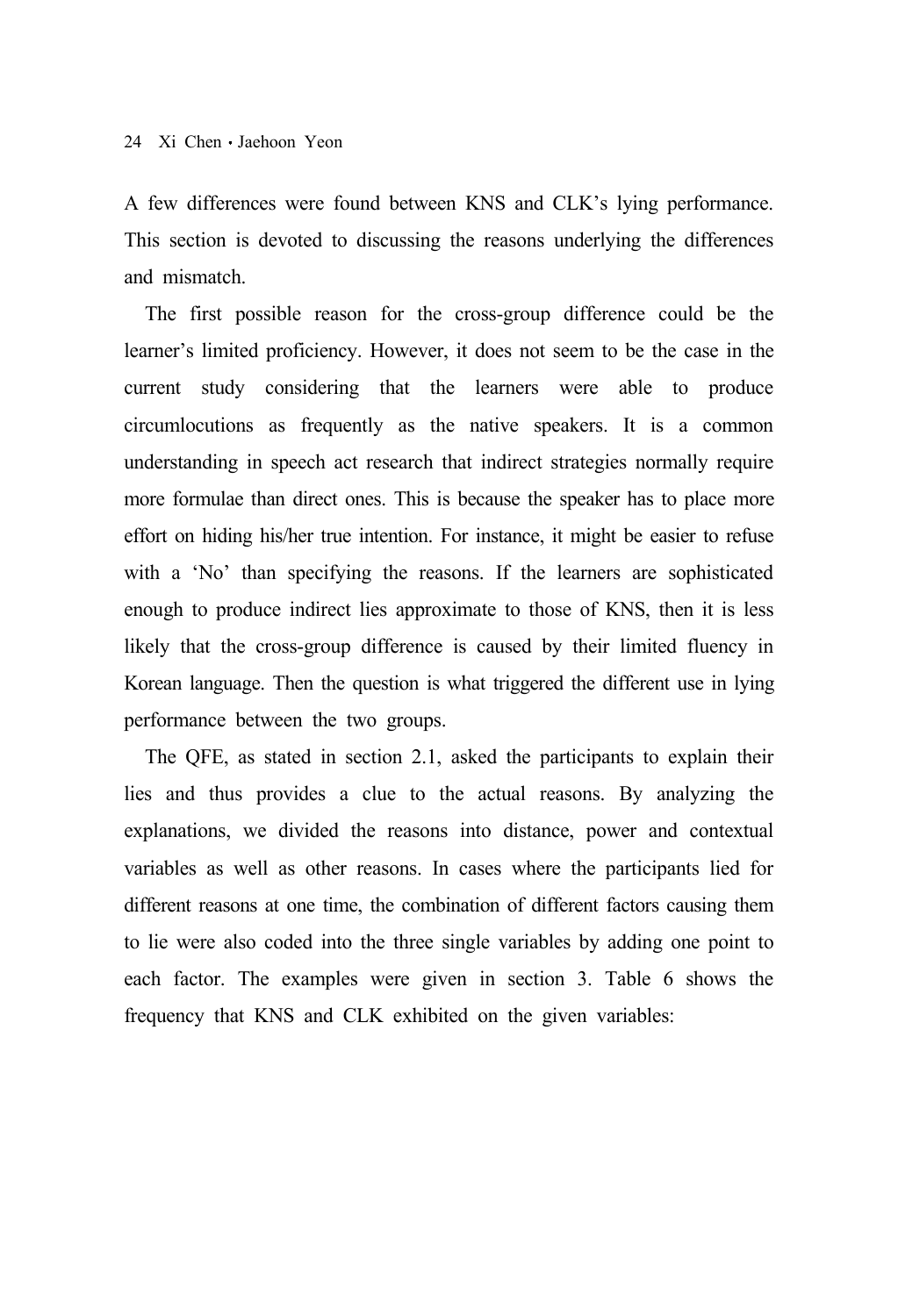|                   | Lie reason     | <b>KNS</b> | <b>CLK</b> |
|-------------------|----------------|------------|------------|
|                   | Mean           | .95        | 1.15       |
| Power             | N              | 20         | 20         |
|                   | Std. Deviation | 1.820      | 2.134      |
|                   | Mean           | 1.10       | .80        |
| Distance          | N              | 20         | 20         |
|                   | Std. Deviation | 1.373      | .951       |
|                   | Mean           | 2.65       | 2.20       |
| Contextual reason | N              | 20         | 20         |
|                   | Std. Deviation | 2.412      | 2.142      |
| Total             | Mean           | 1.57       | 1.38       |
|                   | N              | 60         | 60         |
|                   | Std. Deviation | 2.037      | 1.896      |

<Table 6> Lies by variables

As shown in Table 6, both groups lied the most for contextual reasons indicating that they were more sensitive to the situation itself than the relative distance and/or power with the hearer, although distance and power were also fairly attended to. Comparing the two groups, we find that KNS lied more for distance and contextual reasons while CLK tended to be more sensitive to power. The biggest difference was found in TE situations (see Appendix II) where lying due to contextual variables has a mean value of 2.17 for KNS compared to only 1.17 for CLK. This may explain why the decrease of lie frequency from TA to TE in CLK's performance is steeper than in KNS's performance. Thus, CLK should be instructed to pay more attention to the context itself, which asks for more accurate explanations about Korean cultural and societal norms in the classroom.

Apart from the cross-group differences, within-group differences were also found, as mentioned in section 4.1, i.e. the violation of the second and third hypotheses. This refers to situations with lower power and distance setting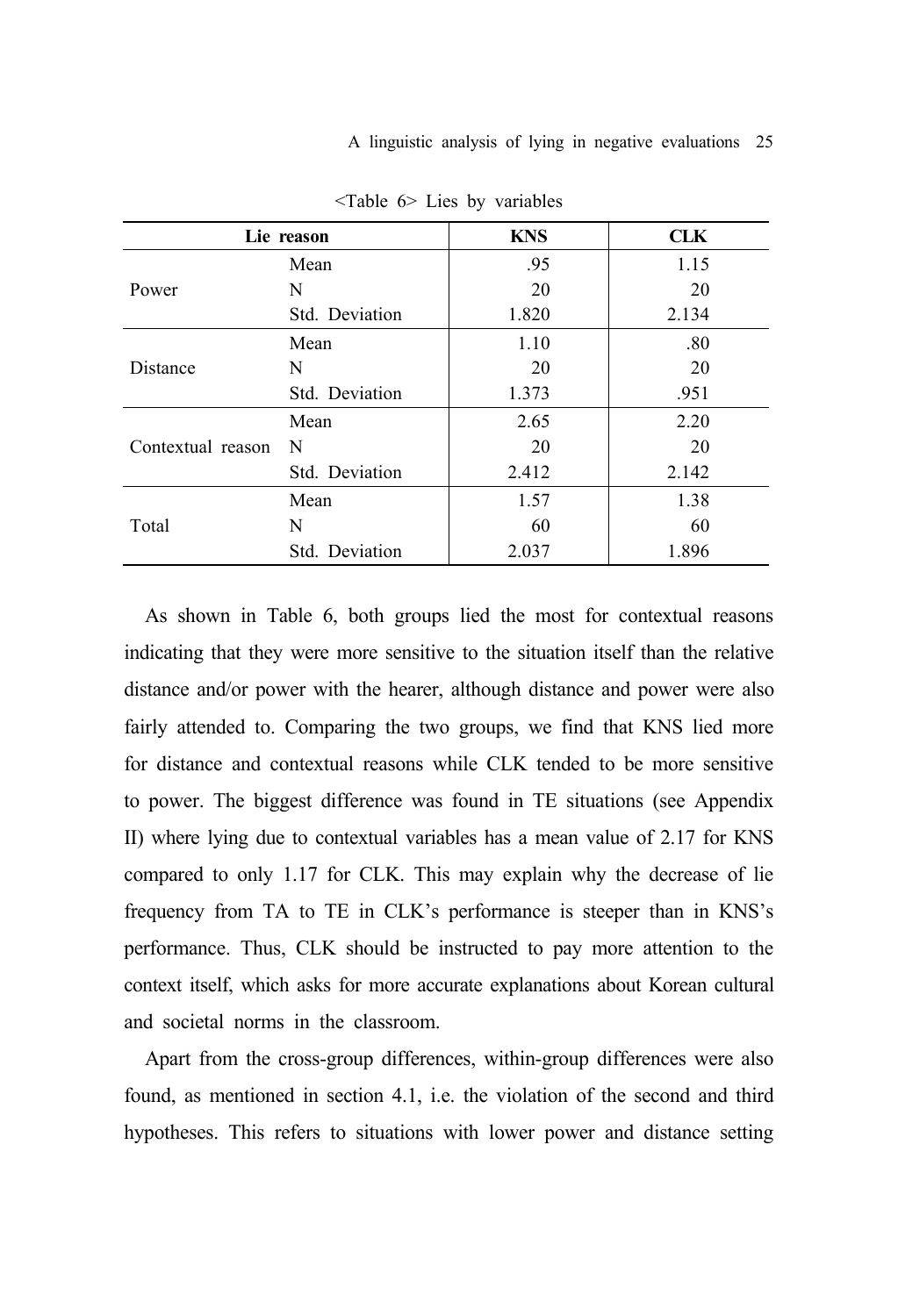producing more lies than situations with higher settings. Situation 6 [-D -P TA] and situation 20 [-D -P TE] are given as examples:

Situation 6 [-distance, H<S, evaluation targeting addressee] You always think a child of your neighbor is neither clever nor hard working. However, today s/he has beaten you by a large margin in a quiz game. How would you answer his/her question below?

Child: Bro/Sis, I'm clever, huh? You:

According to the second and third hypotheses presented in section 1.2, the number of lies should decrease along with the change of speaker's power status from low to high and with the social distance from unacquainted to well-acquainted. However, Situation 6 [-D -P TA] (8 lies of KNS and 5 lies of CLK) exceeds the supposed 'higher' sets, e.g. Situation 4 [-D P TA] (4 lies from both KNS and CLK). The following are the explanations from the participants for Situation 6:

#### *Example 5: Situation 6*

*Explanation (1) Na-lul iki-nun ai-eykey mengchengha-tako phyengkaha-nun*  I-ACC win-ATTR child-DAT silly-QUOT criticize-ATTR *kes-un olh-ci anhta* thing-TOP right-not-DECL. 'It is not right to criticize the kid who has just beaten me as silly.'

| Explanation (2) Ki |     | cwuk-ci malla-ko | cohkey | malha-vss-ta                                                |
|--------------------|-----|------------------|--------|-------------------------------------------------------------|
|                    | Chi | die-not-OUOT     | well   | speak-PST-DECL                                              |
|                    |     |                  |        | I said something nice so as not to make him/her depressed.' |

*Explanation (3) Phyengso-ey nay sayngkak-i thully-ess-ul swu-to iss-ta.*  Usual days-LOC my thought-NOM wrong-PST can-also Exist-DECL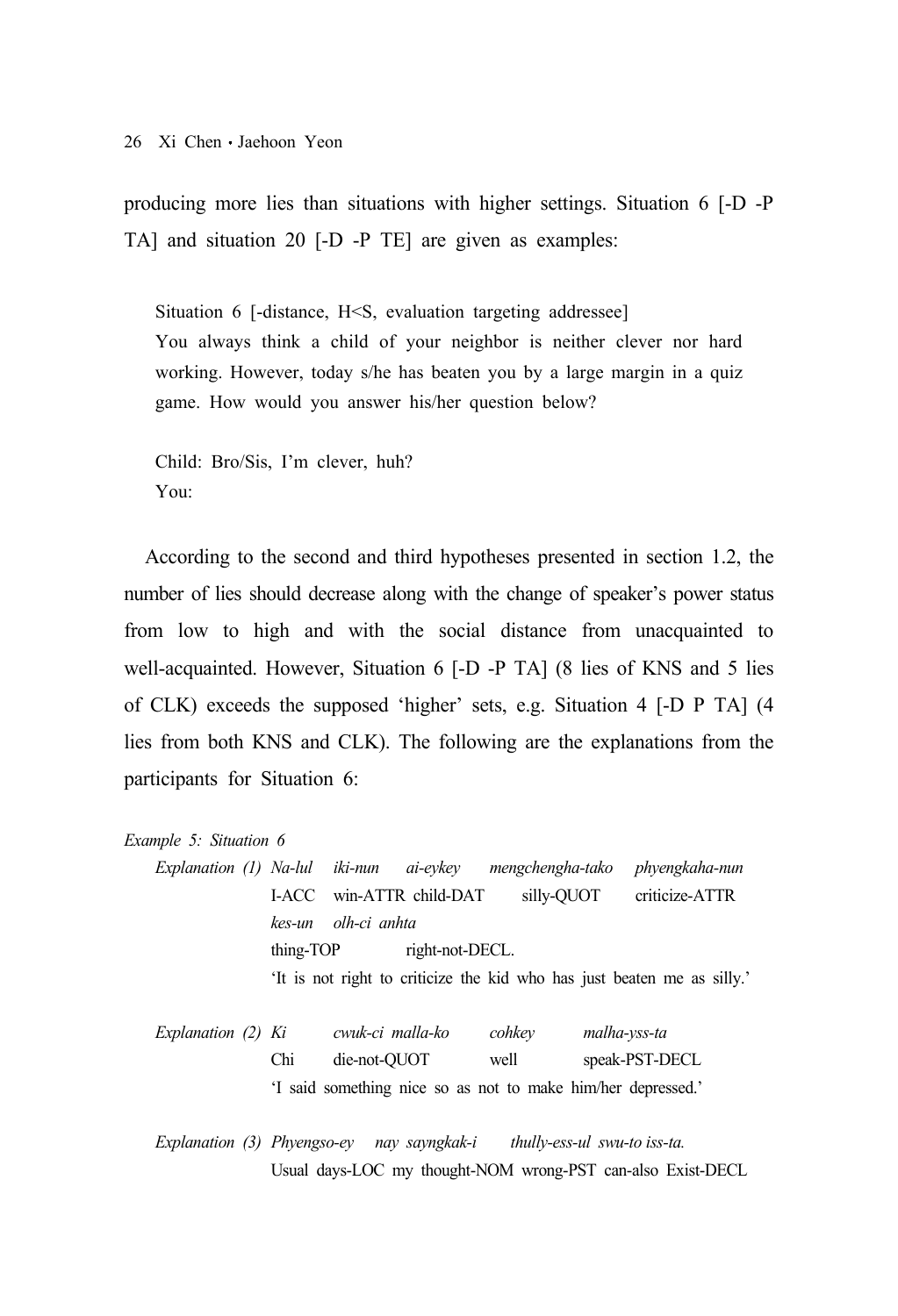*Onul ku iwus-tongsayng-i cal ha-yss-tamyen chingchanha-*Today that neighbor-brother-NOM well do-PST-if compliment*nun kes-i mac-ta.* ATTR thing-NOM right-DECL. 'Maybe my previous thoughts about him are wrong. I should compliment him/her if s/he did well today.'

*Explanation (4) Wenlay meli-to nappu-ko kongpwu-to yelsimhi ha-ci anh-nun*  Originally head-also bad-and study-also diligently do not-ATTR *ai-lako sayngkakha-yss-nuntey tane khwicu-lul cal macchwu-e* child-as think-PST-but word quiz-ACC well match-CONN *uyoy-lako sayngkakhayss-ko ku pwupwun-ul chingchanha-y*  unexpected-QUOT think-PST-and that part-ACC compliment-give *chwu-ko siph-ese* -want-CAUS

> 'I thought s/he was neither intelligent nor hard-working before, so it was unexpected that s/he won the quiz game. I want to compliment him/her (on this point).'

- *Explanation (5) Kyeklyeha-nun uymi-eyse ttokttokha-tako ha-yss-ta.* Encourage-ATTR meaning-LOC smart-QUOT do-PST-DECL. 'I said s/he is smart with the aim of encouraging him/her.'
- *Explanation (6) Ai-ka tanswunha-nikka kulehkey malha-meyn soksangha-l*  Child-NOM innocent-CAUS that way speak-if hurt *kes-i-ta.* will-COP-DECL 'S/he is an innocent kid so s/he will be hurt if I say the truth.'
- *Explanation (7) Ai-eykey chingchan-ul cwe-ya tway-yo.* Child-DAT compliment-ACC give-should-POL. 'Children need to be complimented.'
- *Explanation (8) Yeyuy-lul cikhi-eya tway-yo.* Manners-ACC keep-should-POL 'I should be polite.'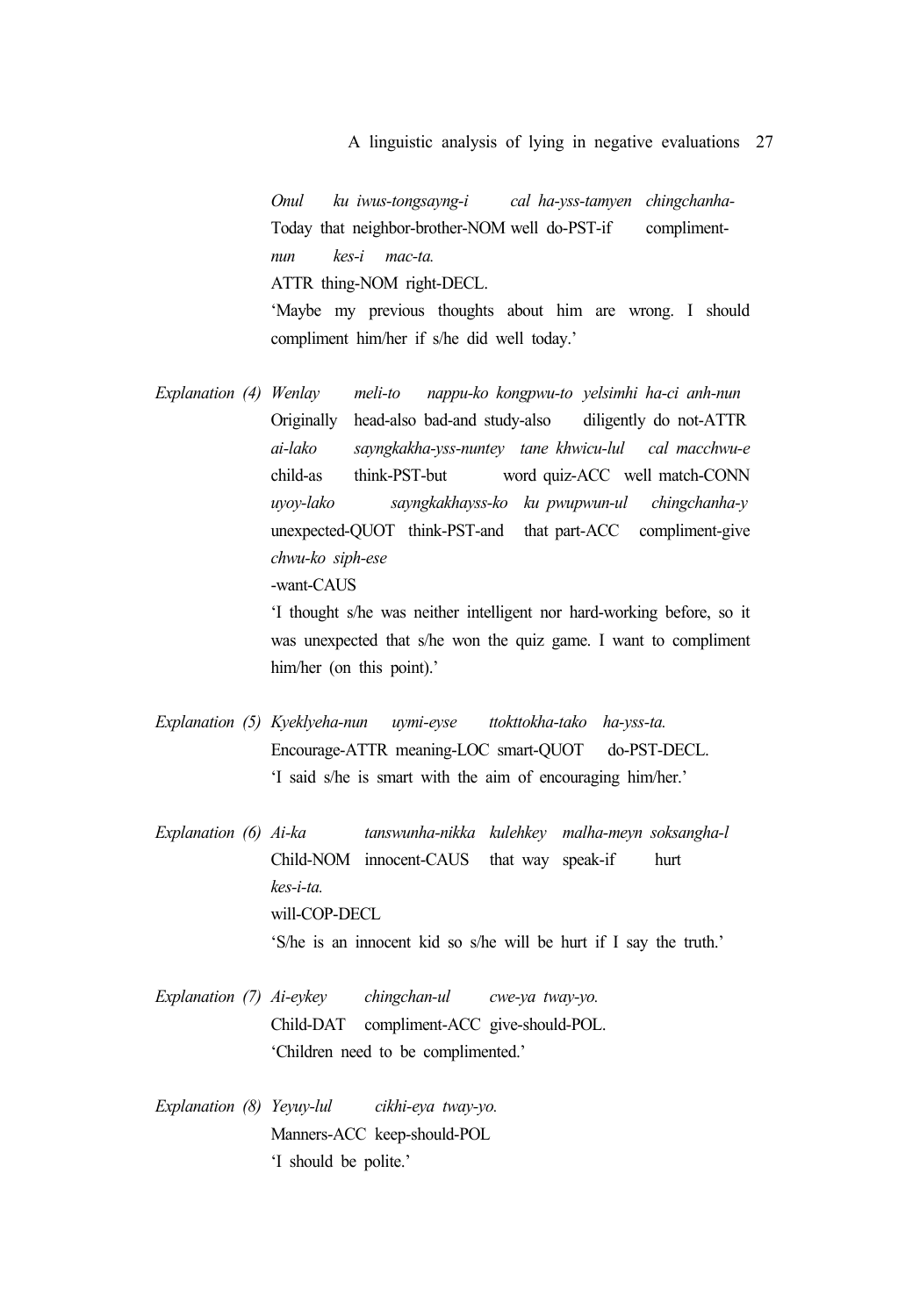Explanations 1 to 5 are from the KNS group and the remainder are from the CLK group. If we try to connect the explanations to the three factors, we find that almost all of the reasons stated here relate to social power and the contextual rules. The keywords in the explanations behind the lies are "kid" and "encouraging/compliment". In other words, the participants lied due to either the lower status of the hearer or the need to be a good person in the society. Surprisingly, the higher power has an inverse effect on the participants' performance contrary to our expectation. This means positioning in higher status makes Korean speakers lie more instead of expressing more directly. At the same time, the small difference between the groups may be caused by the discussed result that KNS are less sensitive to power change.

Along with the unexpected power influence, another point worth notice is a concept of 'caring about others' found in the explanations. According to Noddings' (1984) ethics of care, this kind of consideration or caring about others starts naturally but can also be cultivated in social life. However, differing from Noddings' caring which is assumed to happen between people in any possible status, caring here involves more of the concern from people in higher status towards those in lower status or at least equal status. This is referred to as *paylye* in Korean, which might have stemmed from Confucianism. For example, it is hard for a student to verbally express any *paylye* for his/her supervisor in Korean society even if s/he cares about the supervisor. *Paylye* also happens more in intimate relationships than in distant relationships between the giver and recipient, which can be supported by situation 20.

Situation 20 [-distance, H<S, evaluation targeting entities] You are visiting your junior fellow's new place. You found his/her new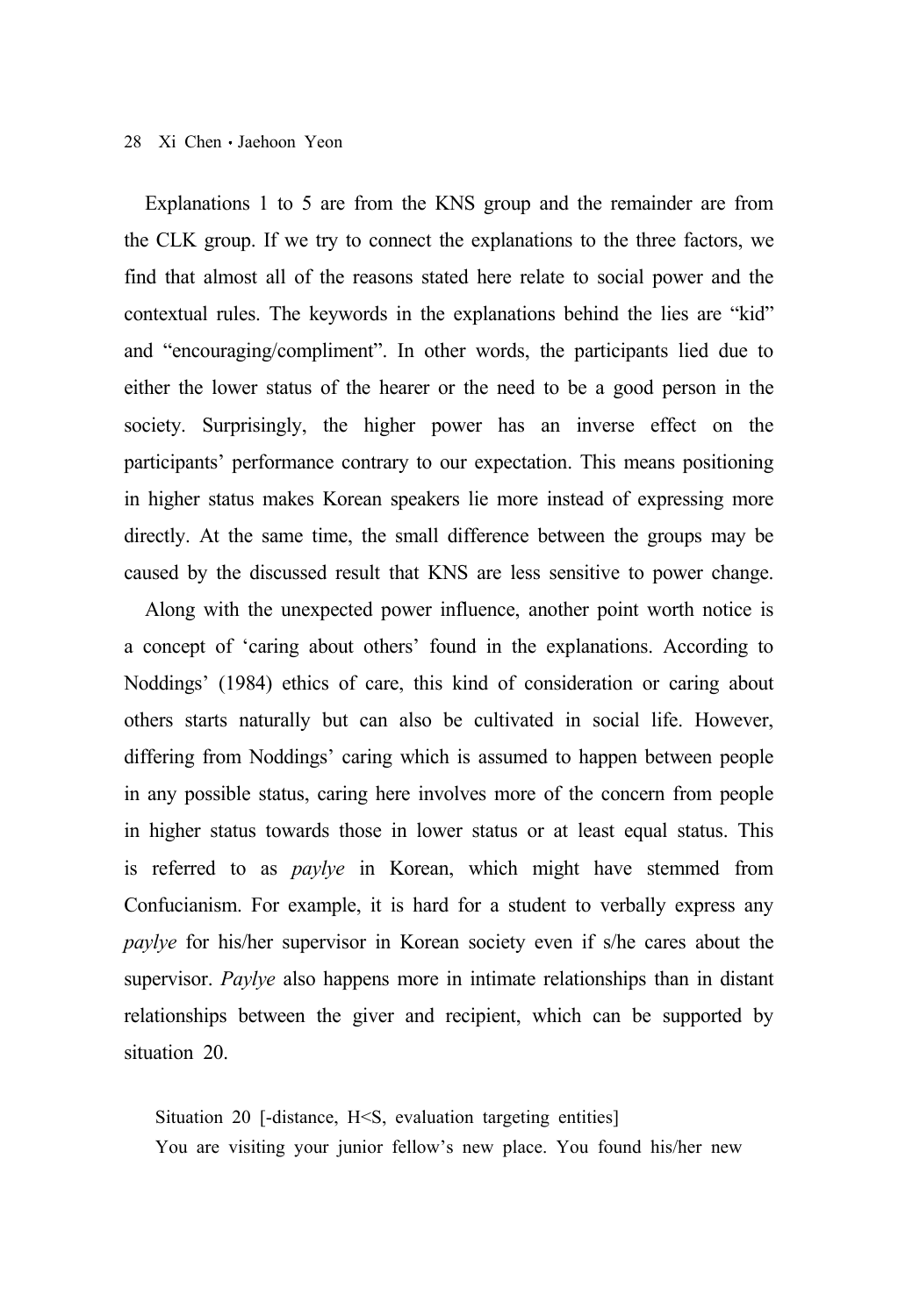place is really small and uncomfortable. How would you answer to your junior's question?

**Junior**: *Senpaynim*, come on in. How is my room? **You:**

*Example 6: Situation 20*

- *Explanation (1) Wuli cip-to ani-ko nam-i sa-nun cip-ul nackey*  My home-also not-and other-NOM live-ATTR home-ACC low *phyengkaha-l iyu-ka eps-ese.* criticize-ATTR reason-NOM not-CAUS 'Since it is not my home, I have no reason to express a negative opinion about it.'
- *Explanation (2) Kulayto himnay-lanun uymi-lo cohkey malha-yss-ta.* Nonetheless cheer up-ATTR meaning-INS well speak-PST-DECL 'But I just want to cheer him/her up.'
- *Explanation (3) Cak-un pang-ey sa-nun kes-to soksangha-l theyntey*  Small-ATTR room-LOC live-ATTR thing-also distressing-CONN s*olcikhakey malha-y hwupay-lul sulphu-key ha-ko sip-ci anh-supnita.* frankly speak-CONN junior-ACC sad-make-want-not-POL 'It is probably sad to live in such a small room, so I do not want to upset her/him any more.'

Again many explanations in situation 20 were derived from a caring consideration of the hearer's difficulties, i.e. *paylye* for others. Situation 20 [-D -P TE] (8 lies from KNS and 3 lies from CLK) outnumbered the lies in Situation 19 [+D -P TE] (1 lie from each group). The only difference in the contextual setting between these two situations is that the social distance changed from non-acquaintance (Situation 19) to acquaintance (Situation 20).

Also in situation 20, the participants interpreted their lying as an expression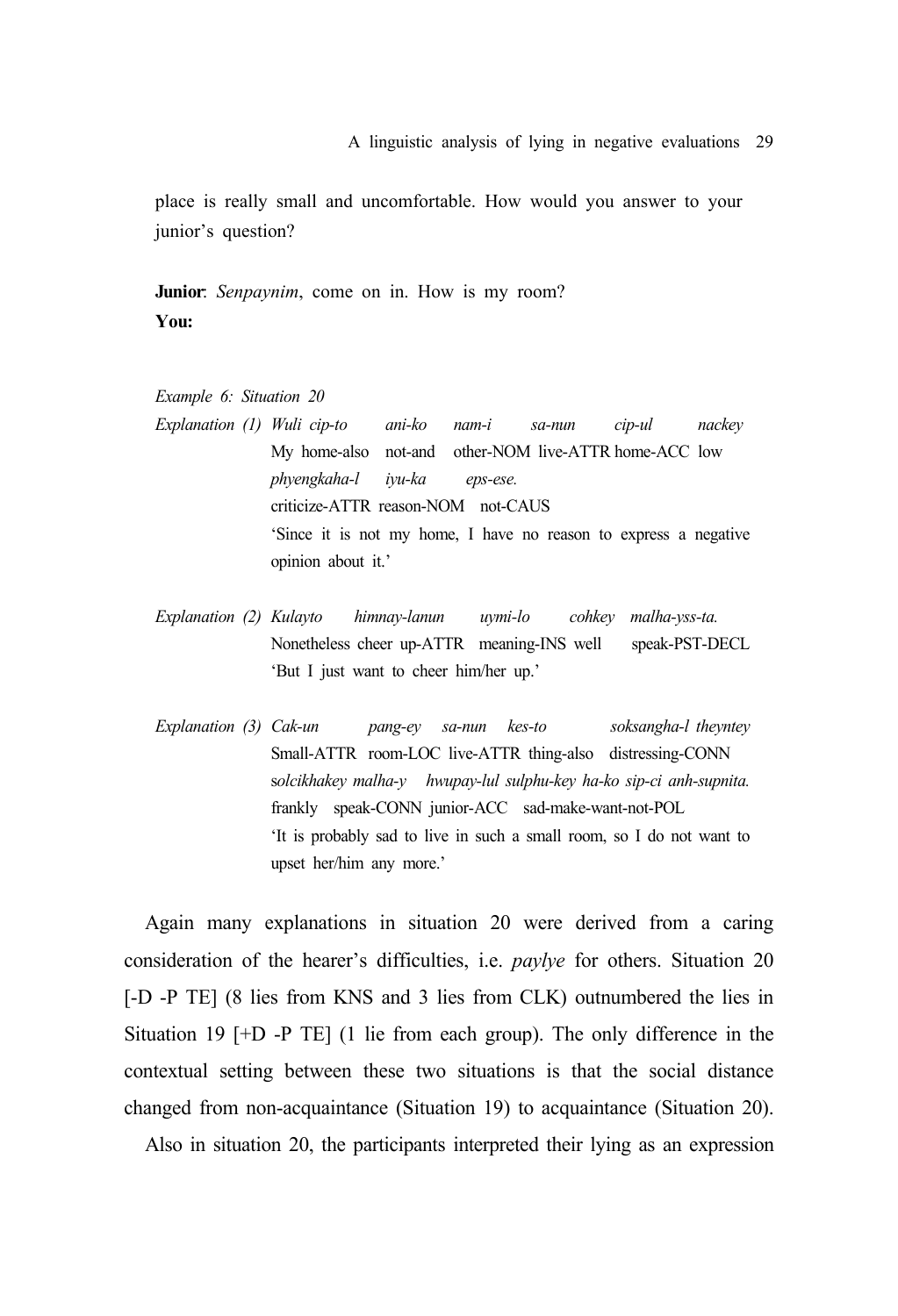of their caring for people close to them. Even Noddings (1984) admitted that caring starts from the mother-child relationship and then extends further to others. Considering that Korea and China are deeply influenced by Confucianism, the caring shown in the explanations may explain why more lies were produced in [-D -P] situations.

# 5. Conclusion

This study was initiated in an attempt to investigate the lying performance in negative evaluations of a speech act with special emphasis on the comparison between Korean native speakers and Chinese learners of Korean. A few differences were found in lying performance based on cross-group comparisons and within-group comparisons. In cross-group comparisons, the KNS group were found to produce more lies, especially more direct lies, than the CLK group; KNS also lied more than CLK in TE situations (the evaluations targeting entities). This is interpreted as showing KNS's preference for attending to the context in contrast with CLK's sensitivity to the power variable. When the speaker is of a lower status than the hearer, KNS also tended to lie more than CLK. This may also stem from KNS's lower sensitivity to the power variable as CLK may think it is more of an obligation to be honest to higher-status people. The cross-group difference is less likely to have been caused by the learner's limited proficiency because the CLK group proved their capability of producing very sophisticated indirect lies.

In within-group comparison, the lie production of both groups decreased when the target of evaluation changed from people to entity. This result supports our first hypothesis proposed in section 1.2. However, the lies did not match the changes of power and distance. In other words, when the hearer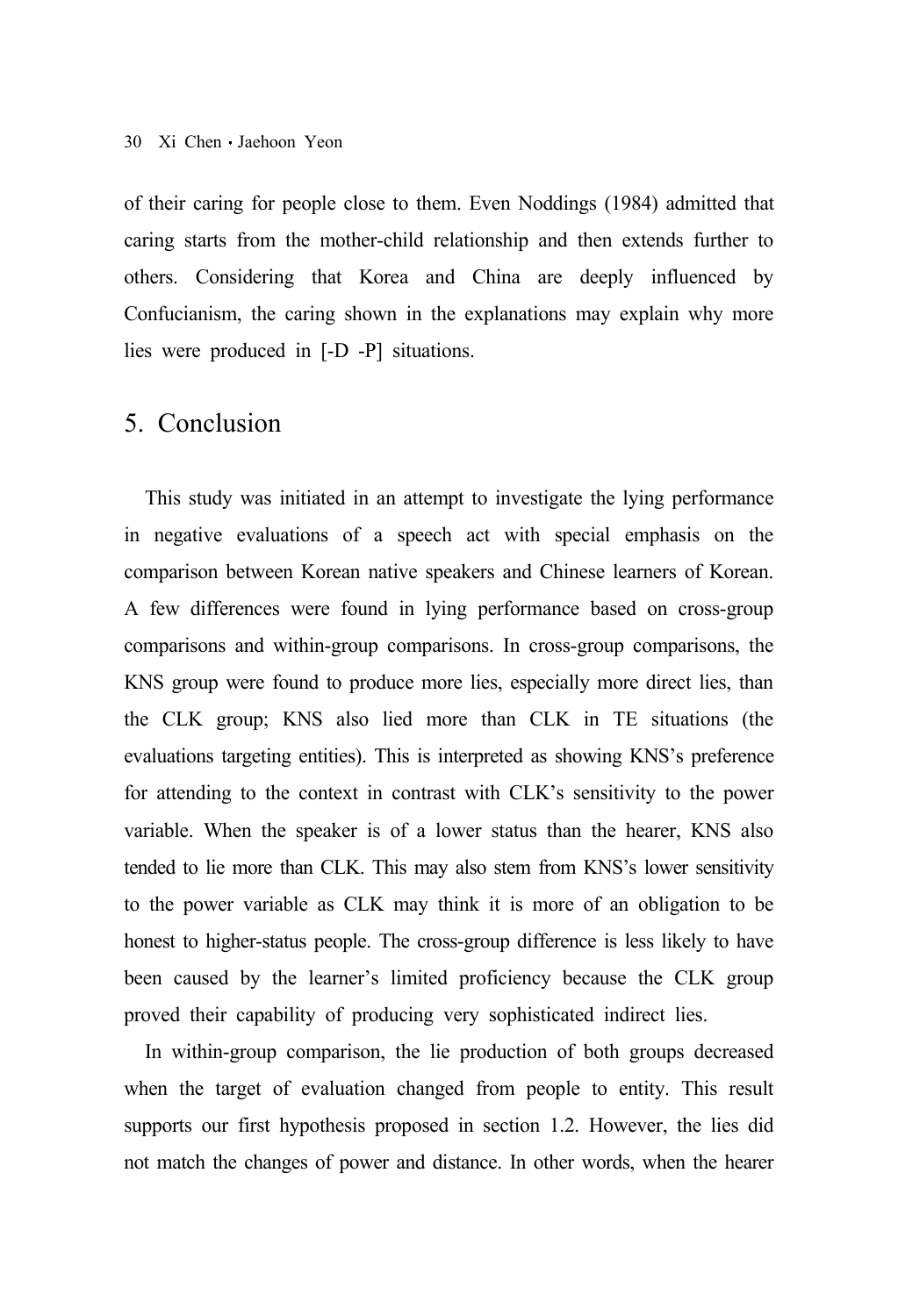### A linguistic analysis of lying in negative evaluations 31

is in a lower position (-P) and intimate with the speaker (-D), the lies can occur more frequently than in a higher power and distance setting. One possible explanation for this contrary outcome is that Korean speakers feel more obliged to show polite consideration towards people when they know the hearers well and the speakers are higher in status. In other words, they feel more obliged not to hurt or to encourage those who are close friends or juniors in a lower status and thus generate more lies instead of telling the truth.

Lying is a very interesting phenomenon in socialization but also it is a very difficult topic in language teaching. It is a common tactic in actual daily life but it is hard to include the strategies for lying in a second language syllabus or expect learners to acquire such strategies in the classroom. However, it is not very practical either to let students become familiarized with lying strategies after they step out of the classroom. As communicative language learning requires, we also expect the classroom to provide pragmatic knowledge to a sufficient level. Lying itself should be realized and utilized as a pragmatic strategy by second language learners. The different strategies of lying and the preference of the native speakers should also be introduced. Moreover, second language instructors may need to lead the learners to realize the importance of context when the learners are about to produce a lie.

In sum, the contributions of the current study are threefold. First, the current study makes an attempt to examine the performance of lying in the Korean language, which is extremely scarce in previous research. The Korean language, under the influence of Confucianism, requires its speakers to be aware of the conventional social code more than their individual feelings, which makes people conceal their personal emotion/opinion to a certain extent. By studying lying, we can gain an insight not only of the speech act performance in Korean but also of the Korean culture and society. Second,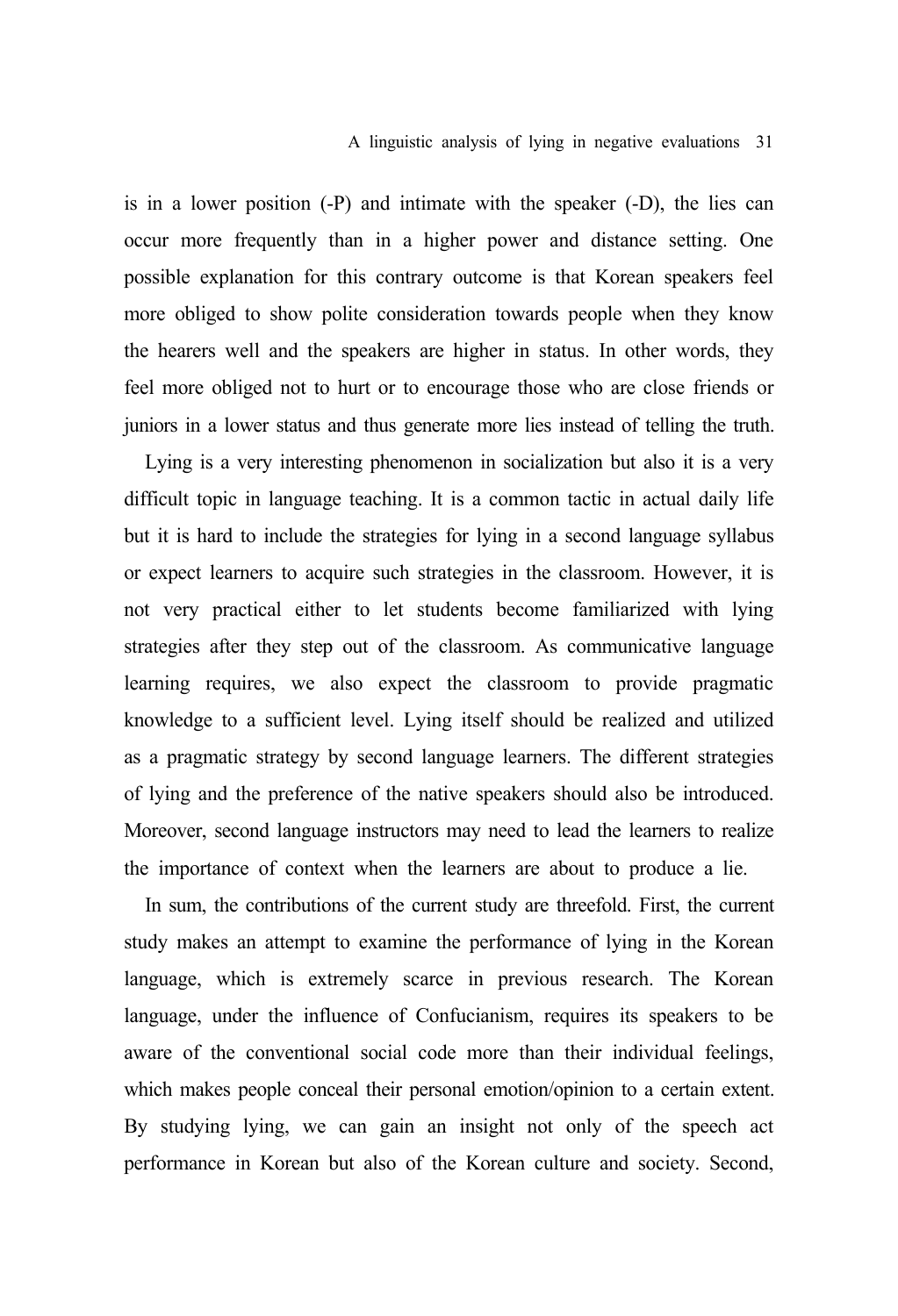the comparison of the performance between KNS and CLK means that this study has pedagogical implications. The outcome can be useful by Korean language learners to learn 1) whether it is appropriate to tell a white lie in a specific situation, 2) what type of lies KNS prefer to tell, and 3) what variable(s) they should be sensitive to when they perceive negative evaluations. Teaching students 'lying' in the classroom may be controversial, but it may be possible to integrate this concept into the socialization process of students. Third, evaluation speech act is a relatively 'new face' in speech act studies in contrast to rather well-known topics such as request, refusal and the like. This study gives an insight into this 'new' speech act which deserves a full-length discussion.

Lastly, we would also like to mention one thing which could not be fully discussed in the current study and where subsequent research will be needed. We expect further studies to develop a rigorous classification of lies in Korean. This study only investigated insincere talk and circumlocution within lies but excluded other types of lies which were intended and recognized by the participants, such as truth answers with explanations and no-evaluation answers with explanations. As for lies without explanation, these represent the opposite cases where judges recognize the answer as a lie whereas speakers do not. Criterions for identification and categorization of a lie need to be developed. Even if the identity and categories of lies are clear, the reasons for lying still need further investigation. In this study, people who have chosen the same type of lies perform their lies because of different reasons/factors. The reasons for lying could be further analyzed from a more qualitative perspective as part of a more in-depth study. Further research in lying phenomena and evaluation as a speech act is expected to deepen our understanding of this field.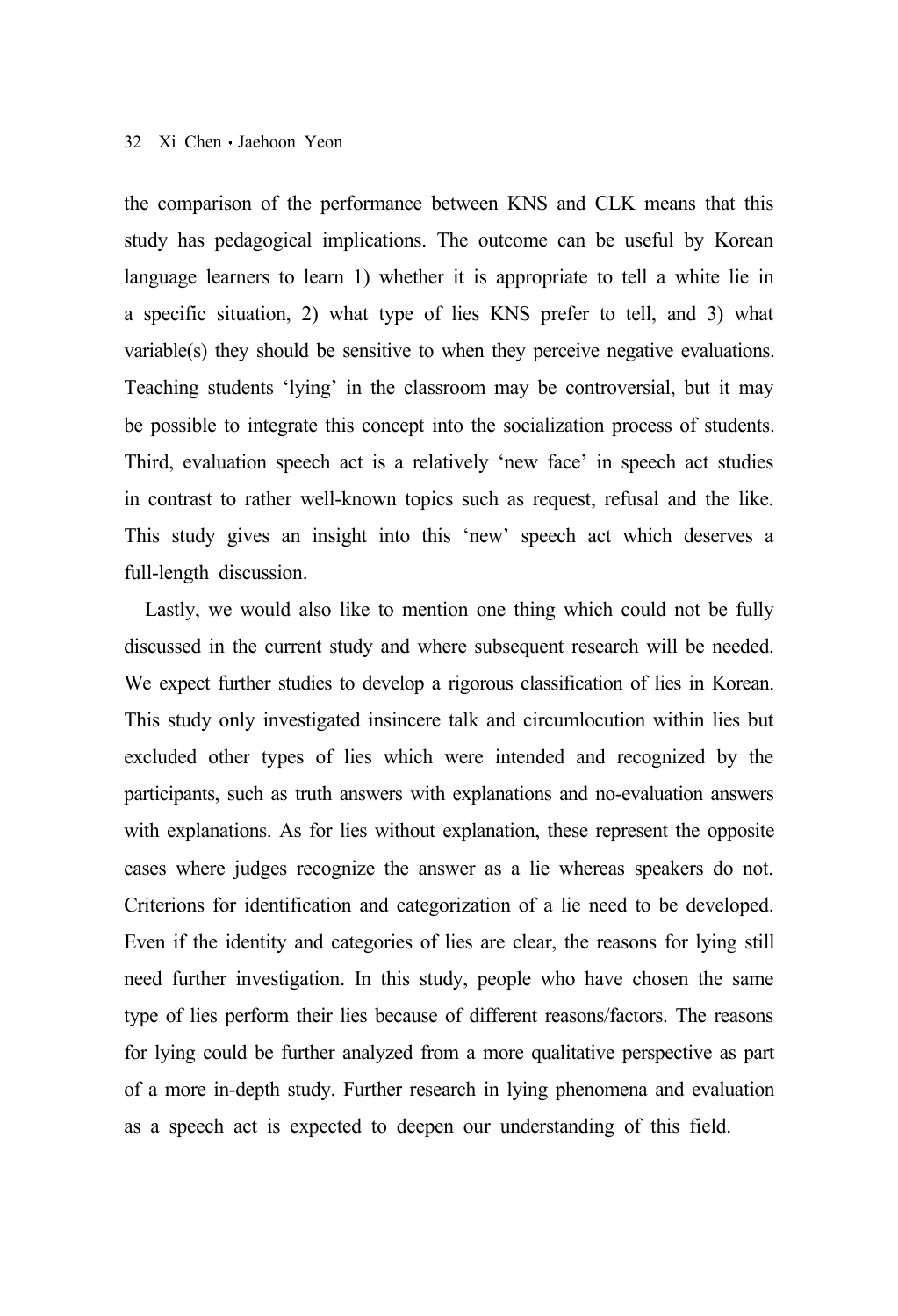A linguistic analysis of lying in negative evaluations 33

# References

- Asher, N., Benamara, F., & Mathieu, Y. Y. (2009). Appraisal of opinion expressions in discourse. *Lingvisticae Investigationes, 32*(2), 279-292.
- Bamberg, M., & Damrad-Frye, R. (1991). On the ability to provide evaluative comments: further explorations of children's narrative competencies. *Journal of Child Language, 18*(3): 689-710.
- Bardovi-Harlig, K. (2002). Pragmatics and second language acquisition. In R. B. Kaplan (Ed.), *The Oxford handbook of applied linguistics* (pp. 182-192). Oxford: Oxford University Press.
- Barnes, J. A. (1994). *A pack of lies: Towards a sociology of lying*. Cambridge: Cambridge University Press.
- Beebe, L. M., Takahashi, T., & Uliss-Weltz, R. (1990). Pragmatic transfer in ESL refusals. In R. C. Scarcella, E. Anderson, & S. Krashen, (Eds.) *Developing communication competence in a second language* (pp. 55-73). New York: Newbury House.
- Beebe, L., & Cummings, M. C. (1996). Natural speech act data versus written questionnaire data: how data collection method affects speech act performance. In S. M. Gass & J. Hoyce (Eds.), *Speech acts across cultures: Challenges to communication in a second language* (pp.65-68). New York: Mouton de Gruyter.
- Blackwell, S. E. (2010). Evaluation as a pragmatic act in Spanish film narratives. *Journal of Pragmatics, 42*(11), 2945-2963.
- Blum-Kulka, S. (1982). Learning to say what you mean in a second language: a study of the speech act performance of Hebrew second language learners. *Applied Linguistics, 3*, 29-59.
- Bok, S. (1978). *Lying: Moral choice in public and private life*. New York: Pantheon Books.
- Boxer, D., & Pickering, L. (1995). Problems in the presentation of speech acts in ELT materials: the case of complaints. *ELT Journal, 49*(1), 44-58
- Chen, Y.-S., Chen, C-Y. D., & Chang, M.-H. (2011). American and Chinese complaints: Strategy use from a cross-cultural perspective. *Intercultural Pragmatics, 8*(2), 253-275.
- Choi, H. J., Park, H. S., & Oh, J. Y. (2011). Cultural differences in how individuals explain
- their lying and truth-telling tendencies. *International Journal of Intercultural*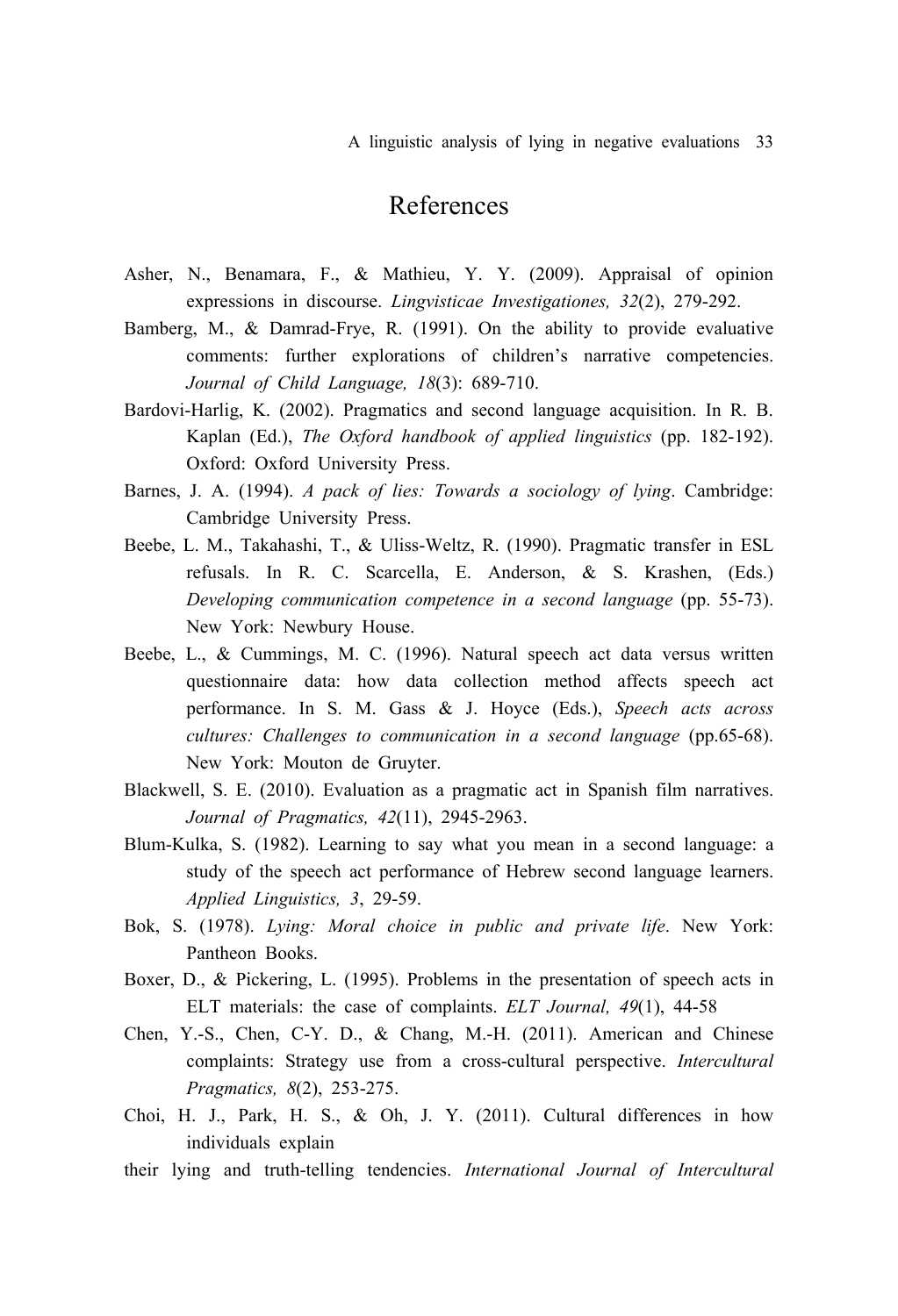*Relations, 35*(6), 749-66.

- Danziger, E. (2010). On trying and lying: Cultural configurations of Grice's Maxim of Quality. *Intercultural Pragmatics, 7*(2), 199-219.
- Falkenberg, G. (1982). Lügen. Grundzüge einer Theorie sprachlicher Täuschung. Tübingen: Niemeyer.
- Gabrys-Barker, D. (2010). Appraisal systems in L2 vs. L3 learning experiences. I*nternational Journal of Multilingualism, 8*(2), 81-97.
- Kasper, G. & Schmidt, R. (1996). Developmental issues in interlanguage pragmatics. *Studies in Second Language Acquisition, 18*(2), 149-169.
- Kolenda, K. (1971). Speech acts and truth. *Philosophy & Rhetoric, 4*, 230-241.
- Küntay, A. C., & Nakamura, K. (2004). Linguistic strategies serving evaluative functions: A comparison between Japanese and Turkish narratives. In S. Strömqvist & L. Verhoeven (Eds.) *Relating events in narrative*, Vol 2: Typological and contextual perspectives (pp. 329-358), Mahwah: Lawrence Erlbaum Associates.
- Labov, W. (1972). The transformation of experience in narrative syntax. In W. Labov (Ed.) *Language in the inner city: Studies in the Black English vernacular* (Conduct and Communication No. 3) (pp. 354-396), Philadelphia: University of Pennsylvania Press.
- Linde, C. (1997). Evaluation as linguistic structure and social practice. In B.L. Gunnarsson, P. Linell & B. Nordberg (Eds.) *The construction of professional discourse* (pp. 151-172), London: Longman.
- Martin, J. R., & White, P. R. R. (2005). *The Language of Evaluation: Appraisal in English.* London: Palgrave Macmillan.
- Meibauer, J. (2011). On lying: intentionality, implicature, and imprecision. *Intercultural Pragmatics, 8*(2), 277-292.
- Meibauer, Jörg. (2005). Lying and falsely implicating. *Journal of Pragmatics, 37*, 1373-1399.
- Mey, J. L. (1993/2001). *Pragmatics: An introduction*. Oxford: Blackwell.
- Montminy, M. (2006). Semantic content, truth conditions and context. *Linguistics & Philosophy, 29*(1), 1-26.
- Noddings, N. (1984). *Caring: A feminine approach to ethics and moral education.* Berkeley: University of California Press.
- Olshtain, E., & Weinbach, L. (1993). Interlanguage features of the speech act of complaining. In G. Kasper & S. Blum-Kulka (Eds.) *Interlanguage pragmatics* (pp. 108-122). New York: Oxford University Press.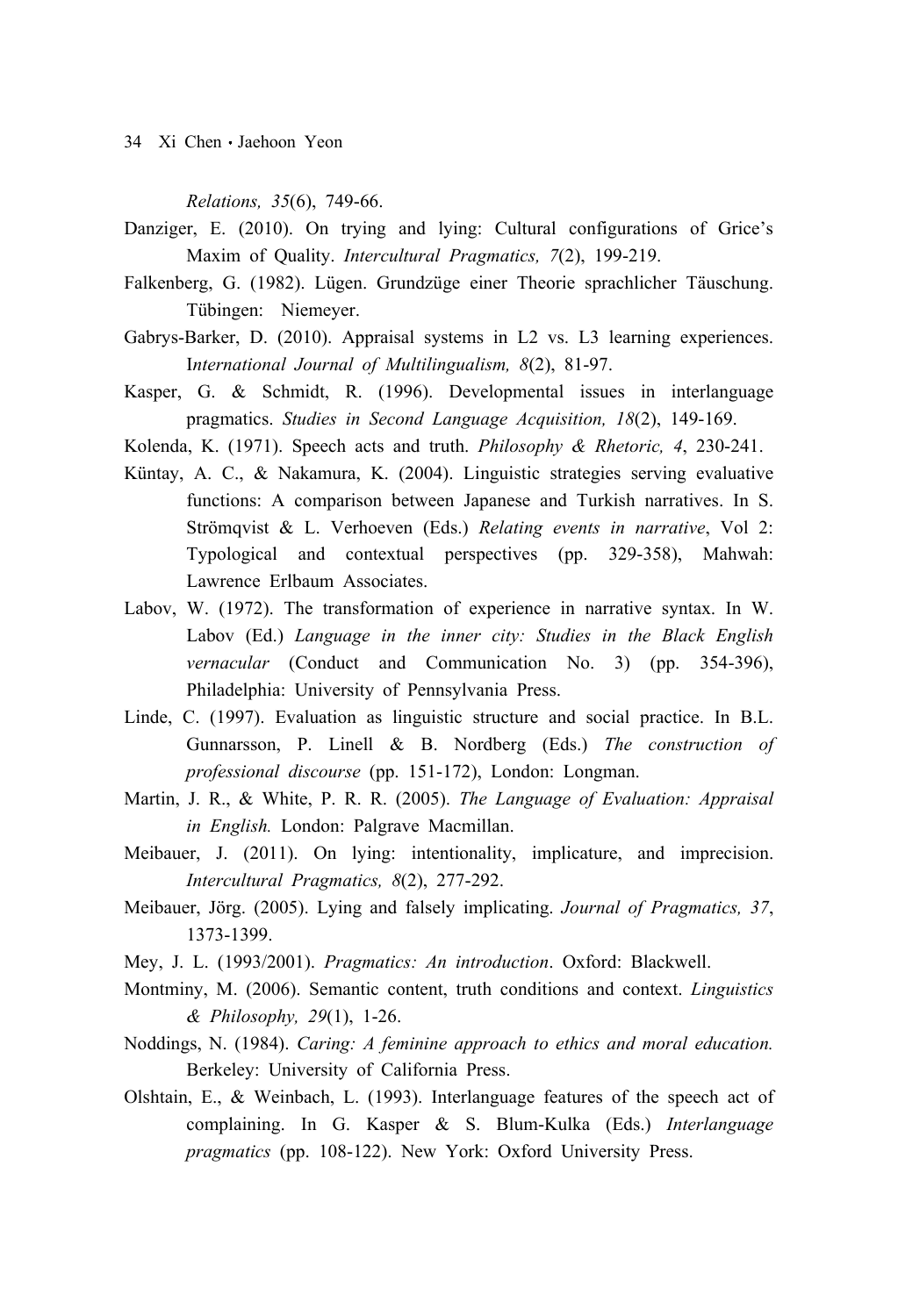- Rose, K. R. (1992). Speech acts and questionnaires: The effect of hearer response. *Journal of Pragmatics, 17*(1), 49-62.
- Searle, J. R. (1969). *Speech acts: An essay in the philosophy of language*. Cambridge University Press.
- Stadler, S. A. (2011). Coding speech acts for their degree of explicitness. *Journal of Pragmatics, 43*(1), 36-50.
- Thompson, G., & Hunston, S. (2000). Evaluation: an introduction. In S. Hunston & G. Thompson (Eds.), *Evaluation in text: Authorial stance and the construction of discourse* (pp. 1-27). Oxford: Oxford University Press.
- White, P. R. R. (2002). Appraisal. In J. Verschueren et al (Eds.), *Handbook of pragmatics*. Amsterdam, Philadelphia: John Benjamins.
- Wolfson, N. (1983). An empirically based analysis of complimenting in American English. In N. Wolfson & E. Judd (Eds.), *Sociolinguistics and language acquisition*. Rowley, Massachusetts: Newbury House.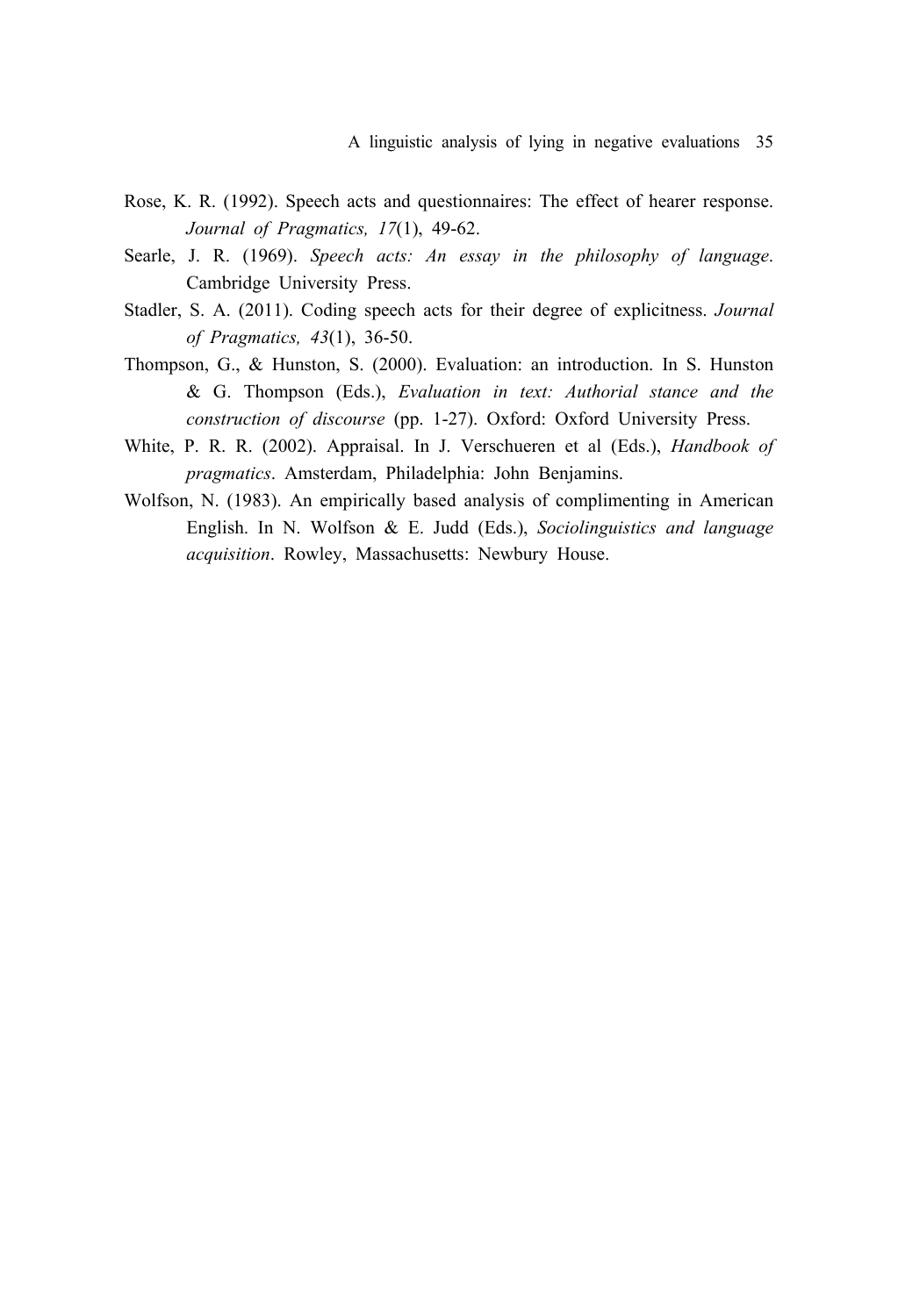# **Appendix I**

### **Brief description of situations in DCT**

| <b>Situation</b> | <b>Description</b>                                                  |
|------------------|---------------------------------------------------------------------|
| 1                | Evaluating the singing of company president whom you met for the    |
|                  | first time at the company welcome party for new employees.          |
| $\overline{2}$   | Evaluating the presentation of your senior at a seminar.            |
| 3                | Evaluating the date's look at a blind date                          |
| $\overline{4}$   | Evaluating your friend's make-up                                    |
| 5                | Evaluating the service of waitress in a restaurant where you are    |
|                  | having a dinner.                                                    |
| 6                | Evaluating the young boy in your neighbor after finishing a quiz    |
|                  | game with him                                                       |
| 7                | Evaluating your department when you were asked by a manager in      |
|                  | the company you are visiting.                                       |
| 8                | Evaluating your new school life when you were transferred there and |
|                  | met your neighbor who is working there.                             |
| 9                | Evaluating your teacher with your new classmate in a new school.    |
| 10               | Evaluating an unknown professor's son whom you are tutoring.        |
| 11               | Evaluating a well acquainted professor's son whom you are tutoring  |
| 12               | Evaluating the manager and staff in your department with a close    |
|                  | colleague.                                                          |
| 13               | Evaluating your previous tenant after he left a mess to the new     |
|                  | tenant.                                                             |
| 14               | Evaluating your employee who is recommended by another employee.    |
| 15               | Evaluating an interest place as a guide for a foreign client.       |
| 16               | Evaluating an English studying group with a professor you know      |
|                  | well.                                                               |
| 17               | Evaluating the food taste with your date whom you met for the first |
|                  | time                                                                |
| 18               | Evaluating the food taste with a close friend                       |
| 19               | Evaluating the living environment for some students who are looking |
|                  | for a place around your area.                                       |
| 20               | Evaluating your junior's new place                                  |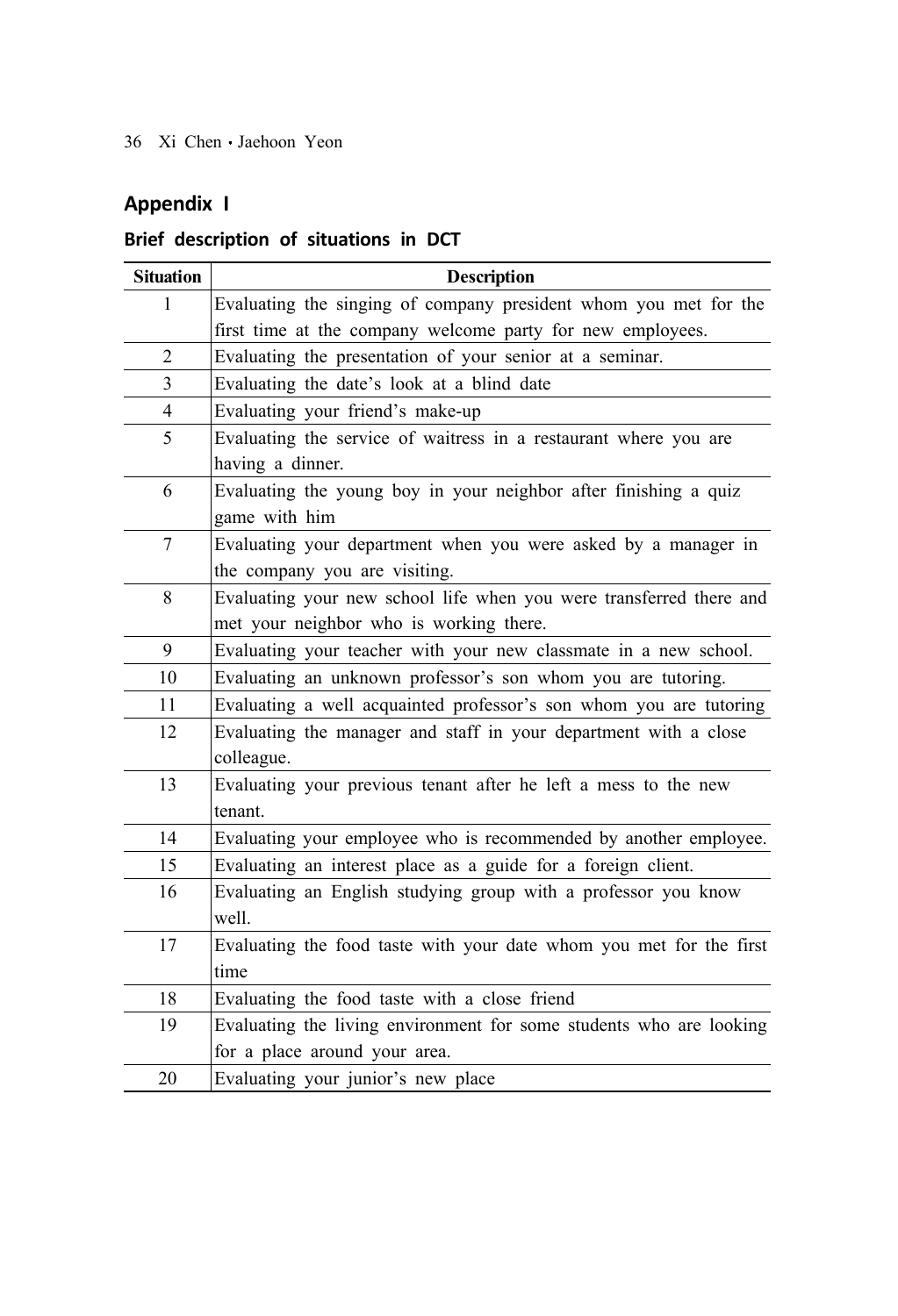### **Appendix II**

### **Reasons for lying by the target of evaluation**

| <b>Situation</b> | Lie reason |                | <b>KNS</b> | <b>CLK</b> |
|------------------|------------|----------------|------------|------------|
|                  |            | Mean           | 1.83       | 2.50       |
|                  | Power      | N              | 6          | 6          |
|                  |            | Std. Deviation | 3.125      | 3.564      |
|                  |            | Mean           | 1.17       | .83        |
|                  | Distance   | N              | -6         | 6          |
| <b>TA</b>        |            | Std. Deviation | 1.602      | 1.169      |
|                  | Contextual | Mean           | 3.33       | 2.83       |
|                  | reason     | N              | -6         | 6          |
|                  |            | Std. Deviation | 2.658      | 1.722      |
|                  |            | Mean           | 2.11       | 2.06       |
|                  | Total      | N              | 18         | 18         |
|                  |            | Std. Deviation | 2.564      | 2.413      |
|                  |            | Mean           | .87        | .63        |
|                  | Power      | N              | 8          | 8          |
|                  |            | Std. Deviation | .835       | .744       |
|                  | Distance   | Mean           | 1.25       | 1.00       |
|                  |            | N              | 8          | 8          |
| <b>TO</b>        |            | Std. Deviation | 1.165      | 1.069      |
|                  | Contextual | Mean           | 2.50       | 2.50       |
|                  |            | N              | 8          | 8          |
|                  | reason     | Std. Deviation | 2.449      | 2.563      |
|                  | Total      | Mean           | 1.54       | 1.38       |
|                  |            | N              | 24         | 24         |
|                  |            | Std. Deviation | 1.719      | 1.789      |
|                  |            | Mean           | .17        | .50        |
|                  | Power      | ${\bf N}$      | - 6        | 6          |
|                  |            | Std. Deviation | .408       | .837       |
|                  |            | Mean           | .83        | .50        |
| TE               | Distance   | N              | - 6        | 6          |
|                  |            | Std. Deviation | 1.602      | .548       |
|                  | Contextual | Mean           | 2.17       | 1.17       |
|                  | reason     | N              | 6          | 6          |
|                  |            | Std. Deviation | 2.401      | 1.835      |
|                  |            | Mean           | 1.06       | .72        |
|                  | Total      | N              | 18         | 18         |
|                  |            | Std. Deviation | 1.798      | 1.179      |